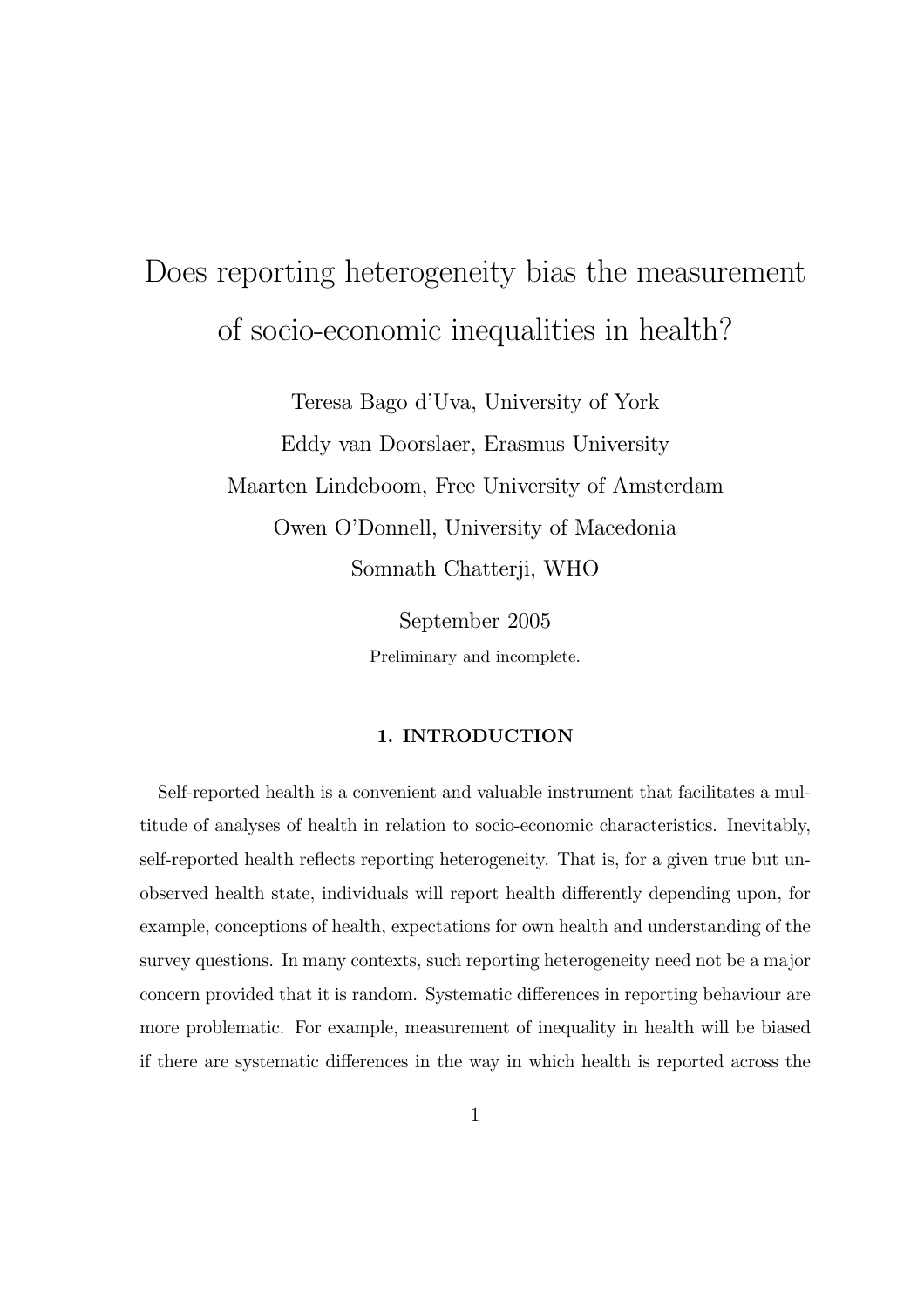socio-economic characteristics against which inequality is being assessed. Sen (2002) notes that "there is a strong need for scrutinising statistics on self-reported ilness in a social context by taking note of levels of education, availability of medical facilities and public information on illness and remedy".

Differences in health disparities derived from self-reported and more objective indicators are suggestive of systematic variation in reporting behaviour. One frequently cited example is the tendency for Aboriginals to report better health than the general Australian population (Mathers and Douglas, 1998) despite being seriously disadvantaged according to other more objective health indicators (such as mortality). Such discrepancy in health gradients measured by objective and subjective indicators is even more common in evidence from the developing world. In India, the state of Kerala consistently shows the highest rates of reported morbidity, in spite of having the lowest rates of infant and child mortality (Murray, 1996). Wagstaff (2002) notes that income-related inequalities in objective indicators of ill-health, such as anthropometric measures of malnutrition and mortality, tend to be higher than the ones obtained when health is measured according to subjective indicators of health. Moreover, the use of subjective health measures has led to some perverse gradients in developing countries, indicating that the rich report worse health than the poor (Baker and van der Gaag, 1993). For example, for Brazil, data from the Living Standards Measurement Survey show pro-poor inequality in self-reported (adult) health (Wagstaff, 2001) in spite of the existence of a large pro-rich inequality in the rate of under 5 mortality in this country (Gwatkin et al, 2000).

More formal testing for reporting heterogeneity by socio-economic status has been undertaken in recent studies, albeit not in an exhaustive way, and not for less developed countries. van Doorslaer and Gerdtham (2003) use Swedish data to assess to which extent the ability of self-reported health to predict mortality varies across sociodemographic group. They find that self-reported health is a very strong predictor of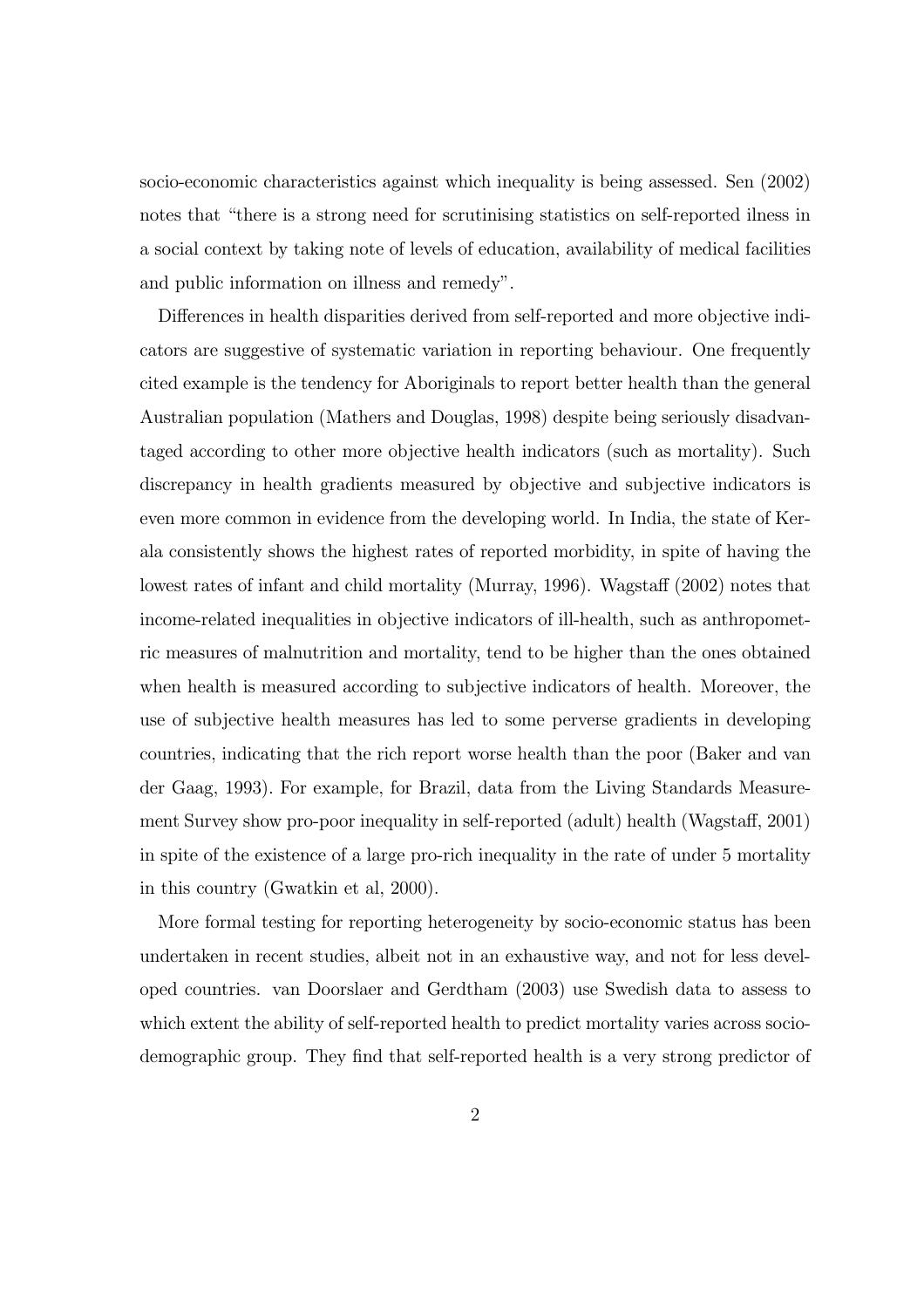subsequent mortality risk. The relationship varies with demographic and disease characteristics but not by socioeconomic status and therefore measured income-related inequality in health is unlikely to be biased by reporting error. Lindeboom & Van Doorslaer (JHE, 2004) develop a model for individual reporting behaviour, which they apply to Canadian health survey data. Their approach uses the McMaster HUI 3 index (assumed to be a more objective and comprehensive health indicator) and provides a formal test of whether variations in responses to health reflect true health differences or reporting behaviour. The results are consistent with those of Gertham and van Doorslaer, there is evidence of reporting heterogeneity for age and gender, but not for education and income. While this evidence is encouraging, it says nothing about the effect of reporting heterogeneity on the measurement of health inequality in developing countries where differences in conceptions of illness by education and income levels may be greater.

All the studies discussed in the previous paragraph follow the general strategy of testing for socio-economic related reporting heterogeneity through examination of variation in health reporting conditional on some "objective" measure of health. One disadvantage is that objective indicators, for example mortality, may not be available. Less objective indicators, such as health conditions, are more likely to be available but are also self-reported. So, the test might uncover different types of reporting heterogeneity in different indicators rather than differences in reporting relative to a purely objective benchmark. A further disadvantage of using "objective" indicators to test and correct for reporting heterogeneity is that this strips out any socio-economic related variation in self-reported health conditional on the objective indicators. If the self-reported health contains information on true health, conditional on objective indicators, then this is lost. If self-reported health does not contain this additional information, then one might as well examine the relationship between "objective" indicators and socio-economic characteristics from the outset.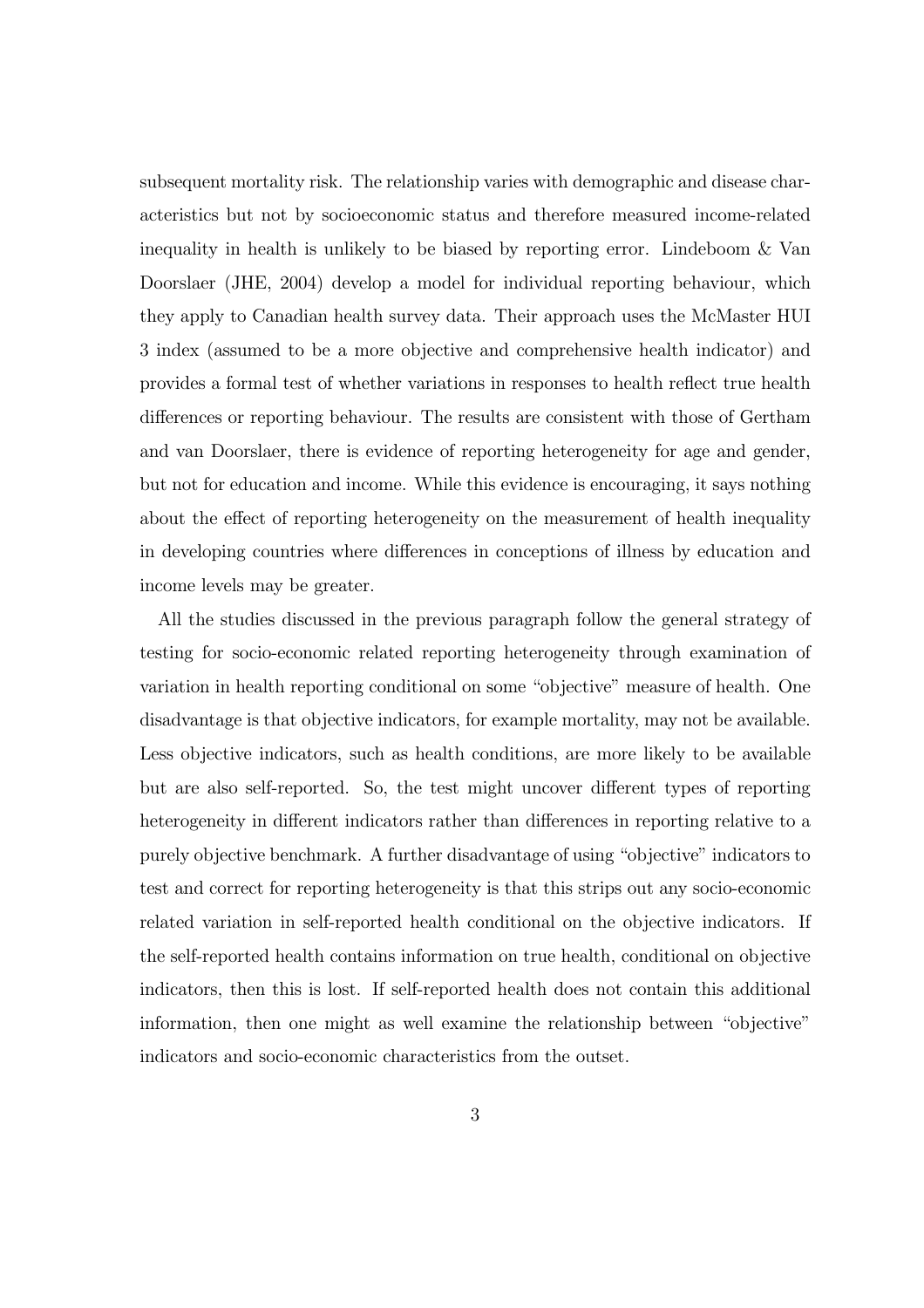Rather than learn about reporting heterogeneity through examination of variation in self-reported health beyond that explained by "objective" indicators, an alternative is to examine variation in the reporting of given health states as represented by hypothetical cases or vignettes (Tandon et al, 2003). Given that the vignettes represent fixed levels of latent health, all the systematic variation in vignette responses can be attributed to reporting behaviour, which can be examined in relation to observed characteristics. Under the assumption that individuals rate the vignettes in the same way as they rate their own health, this approach enables the identification of a measure of health purged of reporting heterogeneity. In this paper, we apply the vignette methodology to data from the three largest Asian countries (Indonesia, India and China) in order to test for systematic differences in reporting of health by gender, age, education and income and to examine to what extent the estimated associations between health and both education and income are sensitive to purging measured health of these systematic reporting differences.

## 2. DATA - WHO MULTI-COUNTRY SURVEY STUDY

The data used in this paper are taken from the WHO Multi-Country Survey Study on Health and Responsiveness 2000-2001 (WHO-MCS) which covered 71 adult populations in 61 countries. Ustün TB et al  $(2003)$  provide a comprehensive report on the goals, design, instrument development and execution of this multi-country study. The study focused on the way in which people report their own health. Individuals were asked to report their levels of health in each of six domains (*mobility, cognition*, affect, pain, self-care, usual activities). In addition, a sub-sample of individuals were asked to rate a set of anchoring vignettes describing fixed ability levels on each health domain. This makes it possible to test and control for heterogeneous health reporting behaviour across populations or socio-demographic groups. Individual assessments of their own health by domain can be calibrated against the vignettes, making it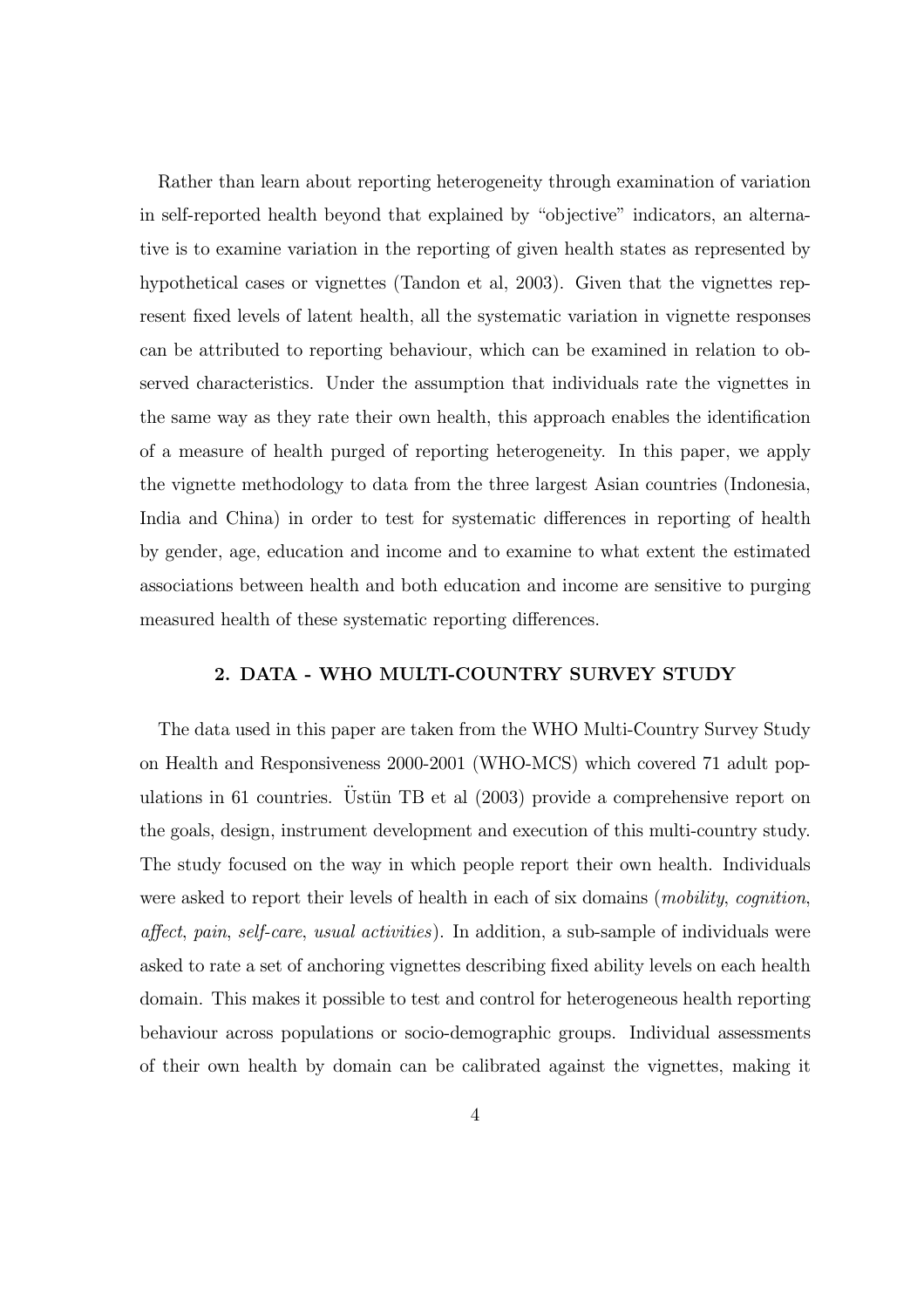possible to adjust the responses and achieve comparability.

We use WHO-MCS data for Indonesia (excluding Papua, Aceh and Maluku<sup>1</sup>), an Indian state (Andrah Pradesh) and 3 Chinese provinces (Gansu, Henan and Shandong).<sup>2</sup> The dataset used here results from dropping the individuals with missing observations for the variables representing own health and the socio-demographic variables included in the analysis. Additionally, the individuals that have incomplete information on the vignettes have not been used. The resulting dataset contains 6715 observations for Indonesia, 5124 for India and 6975 for China.

#### Health variables: own health and vignettes

In addition to reported health in each of the six domains, individuals are asked to assess their overall level of health. The variable SAH (general self-assessed health) results from the question: "In general, would you rate your health today?", with answers: "Very bad", "Bad", "Moderate", "Good", "Very Good". Table 1 presents the distribution of SAH by country.

#### Table 1

The variables on health by domain are obtained from the questions: "Overall in the last 30 days, how much...":

- ...distress, sadness or worry did you experience? (*Affect*)
- ... difficulty did you have with concentrating or remembering things? (*Cogni*tion)
- ... difficulty did you have with moving around? (*Mobility*)

<sup>&</sup>lt;sup>1</sup>These provinces were excluded from the sampling frame due to political reforms and economic crisis.

<sup>2</sup>In China and India, the study was limited to these areas due to the size of the countries and language barriers.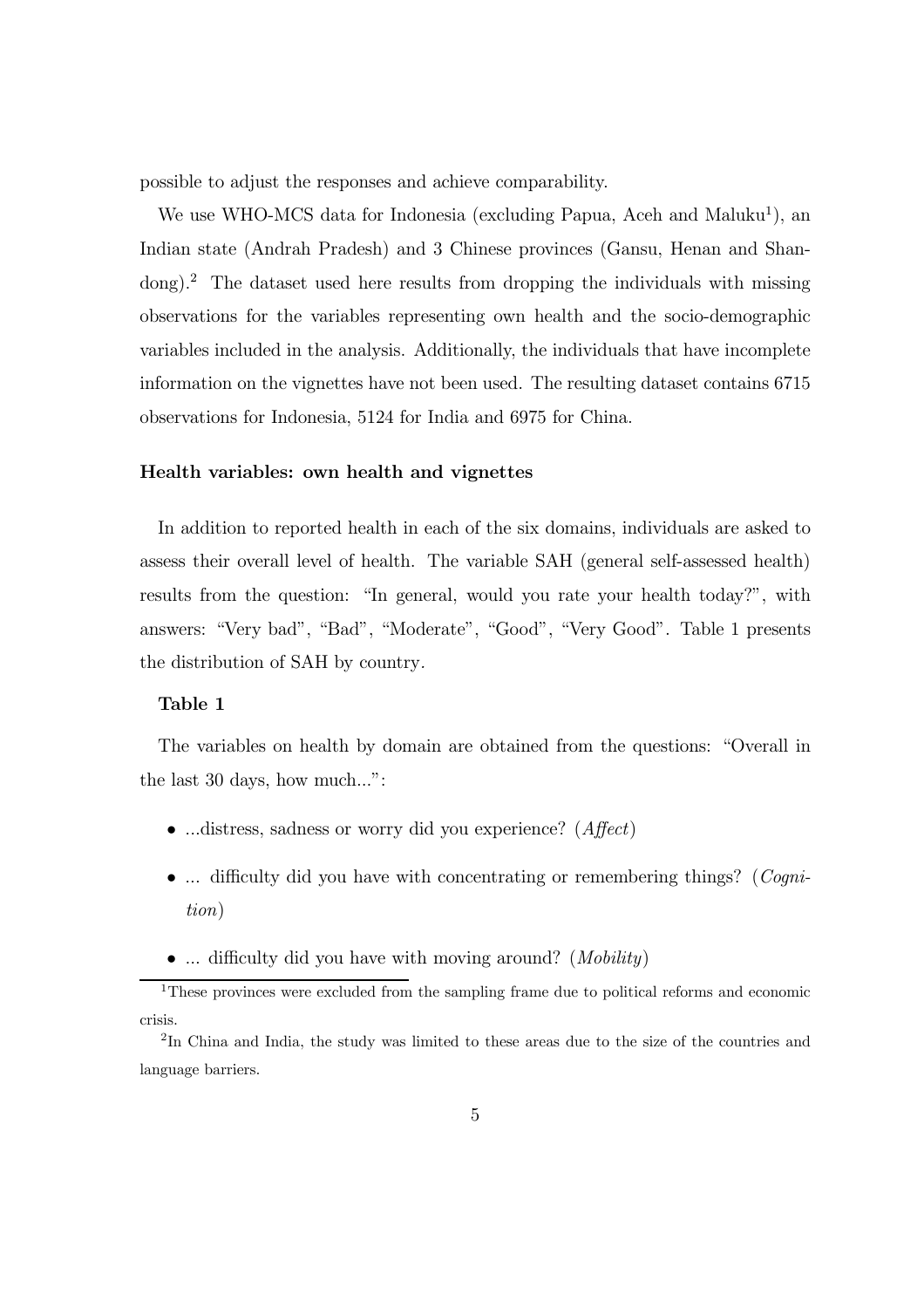- ... pain or discomfort did you have? (*Pain*)
- ... difficulty did you have with work or household activities? (*Usual Activities*)

The response categories for the health domains variables are: "Extreme/Cannot do", "Severe", "Moderate", "Mild","None". Table 2 presents the distributions of the self-reported health variables by domain and by country.

The WHO-MCS contains assessments of sets of vignettes for the 6 domains. Each vignette describes a fixed level of difficulty on a given domain. Individuals are asked to evaluate these hypothetical cases in the same way as they evaluate their own health for that domain (i.e., responding to the same question and using the same 5 response categories). For each of the six health domains, a sub-sample of respondents are asked to classify a set of vignettes (6 for mobility and affect, 7 for self-care and pain and 8 for usual activities and cognition). The vignette descriptions for all the domains are presented in the Appendix. The distribution of the vignettes by domain and country are presented in Table 2.

#### Table 2

Despite representing fixed levels of ability by domain, the vignette ratings show considerable variation, which can be attributed to individual reporting heterogeneity. We exploit this variation to model the cut-points on a latent index of health at which different categories of health are reported as functions of the covariates. We are particularly interested in assessing to what extent the reporting behaviour varies systematically by socio-economic status (income and education) and, ultimately, in estimating the corrected effects of socio-economic status on health by domain.

#### Socio-demographic variables

From the data, individuals can be characterised by age, sex and socio-economic status (represented by education and household income). In order to allow for a flex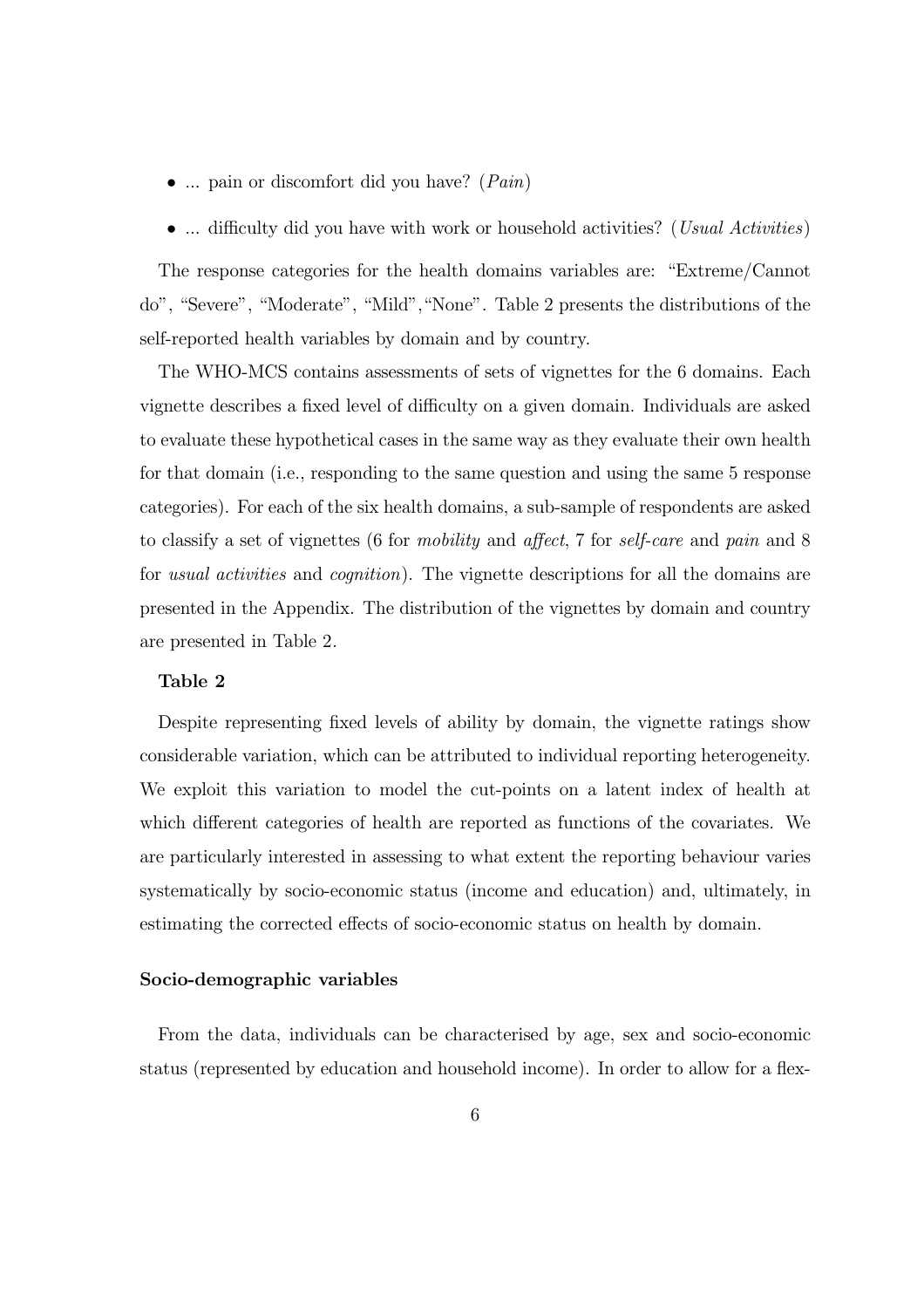ible age effect, as well as a more direct interpretation than that given by polynomials, age is represented by categories: 15 to 29 (reference category), 30 to 44 (AGE3044), 45 and 59 (AGE4559) and more than 60 (AGE60). Sex is represented by the dummy variable FEMALE. EDUC measures the number of years of schooling. The variable INCOME represents monthly household income by equivalent adult (in national currencies). This variable was obtained from the information on weekly household income (multiplied by 30.5/7), when available. When information on weekly income was not available, the information on monthly income was used. In the absence of either information on weekly or monthly income, we used annual income divided by 12. Finally, the resulting variable was divided by an equivalence scale (calculated as (number of adults in household  $+0.5 \times$  number of children in household)<sup>0.75</sup>). Table 3 presents descriptive statistics for the covariates by country. The difference in the education levels across countries is noticeable. The average number of schooling years is particularly low for India.

#### Table 3

#### 3. ECONOMETRIC MODELS

The data provide categorical indicators of general SAH and domain specific health. Such data are typically modelled by assuming that the observed categorical variable is a discrete representation of an unobserved true level of health, measured on a continuous scale. Formally, the categorical variable is defined as the result of a mapping between latent health and the categorical response categories. Homogenous reporting behaviour corresponds to the assumption that the mapping is constant across individuals. This, together with assumed normality of latent health disturbances, gives the ordered probit model, which has been a popular choice for the analysis of SAH (e.g. Contoyannis et al, 2004). In this case, the threshold levels (or cut-points) of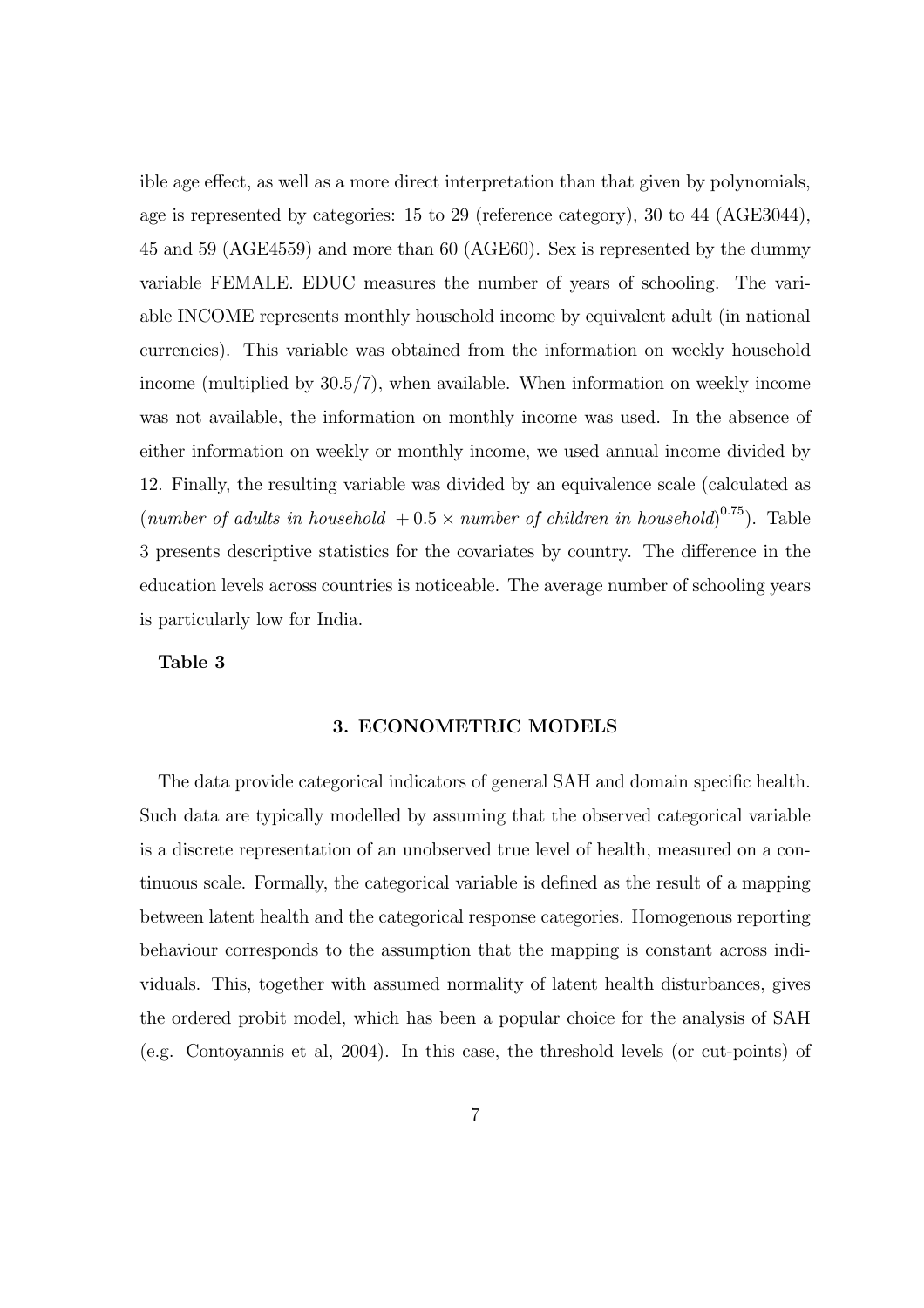latent health that determine the transition from one reported category to the next are specified as constant parameters. By contrast, reporting heterogeneity translates into different mappings between the latent variable and the observed categorical variable, i.e. different cut-points. Individuals might attach very different meanings to the labels used for each of the response categories, thus making the observed health variables incomparable, since they do not correspond to the same intervals in the latent health scale. The use of different scales by different individuals has been referred to as response category cut-point shift (e.g. Murray et al 2000) or differential item functioning (King et al, 2004). Given the availability of vignette ratings, the possibility of heterogeneous health reporting behaviour can be accommodated by an extension of the ordered probit model in which reporting behaviour and so the cut-points allowed to depend on observables (Tandon et al, 2003). The separate identification of the effects of the covariates on health and on the cut-points is made possible by the use of vignette ratings, since all the systematic variation in the vignette evaluations is assumed to be attributable to reporting behaviour, thus purging the health effects of reporting heterogeneity.

#### 3.1. Ordered Probit: Homogeneous reporting behaviour

Let  $y_i$ ,  $i = 1, ..., N$ , be a self-reported categorical health measure, which can represent general self-assessed health or a given domain of health. It is assumed that  $y_i$  is generated by the latent health variable  $Y_i^*$  which is determined by:

$$
Y_i^* = Z_i \beta + \varepsilon_i, \qquad \varepsilon_i | Z_i \sim N(0, 1)
$$
 (1)

where  $Z_i$  is a vector of covariates. Since the latent variable is unobserved and its observed counterpart is categorical, the variance of  $\varepsilon_i$ , conditional on  $Z_i$ , and the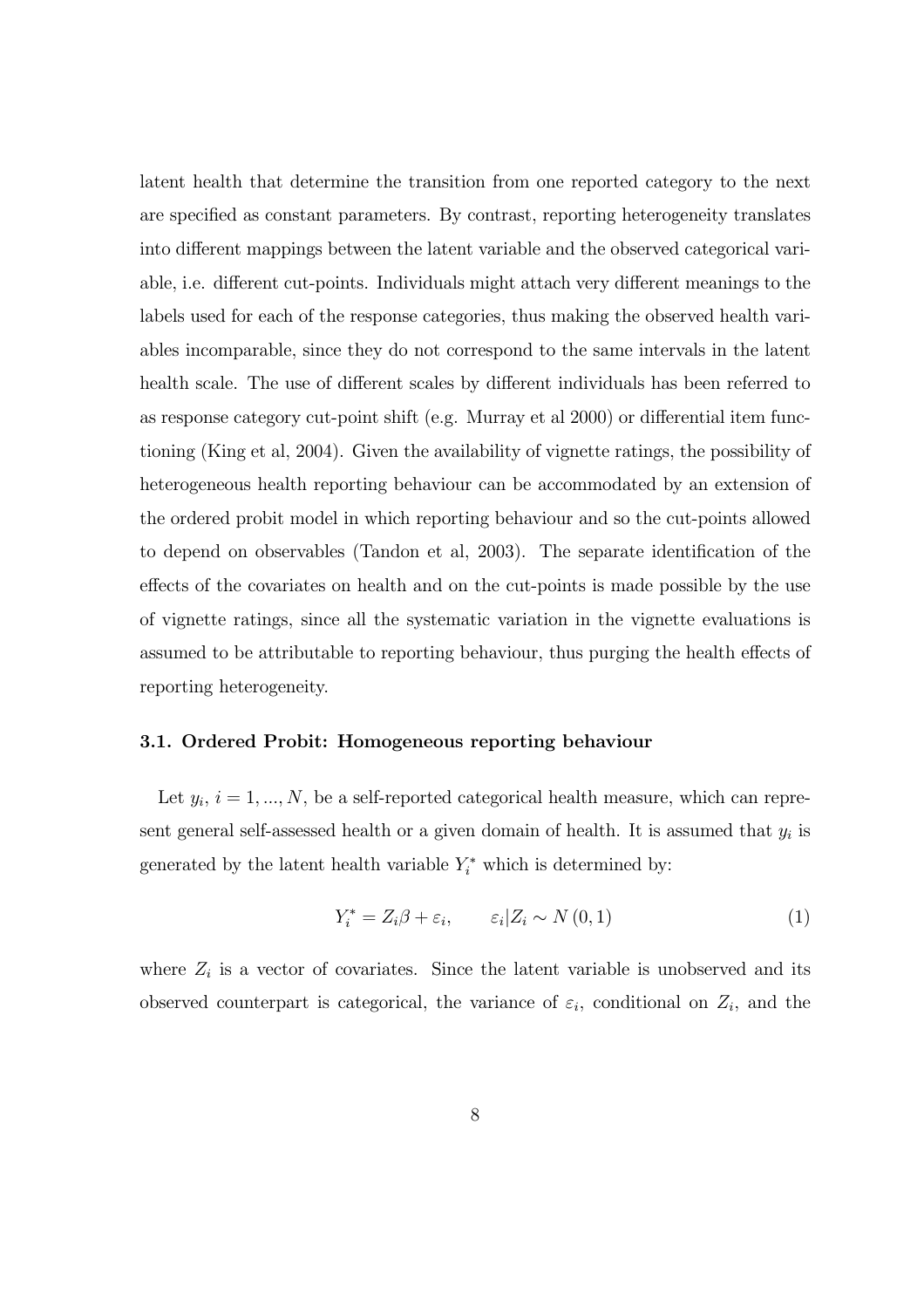constant term are not identified and are usually set to 1 and 0, respectively.<sup>3</sup>

The observed categorical variable  $y_i$  relates to latent health in the following way:

$$
y_i = k \text{ if } \tau^{k-1} \le Y_i^* \le \tau^k,
$$
  
for  $\tau^0 = -\infty, \tau^5 = \infty, \forall i \& k = 1, ..., 5$  (2)

where  $\tau^k, k = 1, ..., 4$  are parameters to be estimated along with  $\beta$  and  $\tau_1 < \tau_2$  $\tau_3 < \tau_4$ . It follows from equations (1) and (2) that the probabilities associated with each of the 5 categories are given by:

$$
Pr [y_i = k] = F (\tau^k - Z_i \beta) - F (\tau^{k-1} - Z_i \beta), \quad \text{for } k = 1, ..., 5
$$
 (3)

where  $F(.)$  is the cumulative standard normal distribution. The assumption of homogeneous reporting that is inherent to the ordered probit model arises from the constant cut-points  $\tau^k$ . If this assumption does not hold, in particular, if the cutpoints vary according to some of the covariates considered in  $Z_i$ , then imposing the restriction that the cut-points are constant will lead to biased estimates for  $\beta$ . This stems from the fact that the estimated  $\beta$  comprises both health effects and reporting effects. However, without additional information, it is not possible to identify the separate effects of Z on the latent variable and the cut-points.

## 3.2. Hierarchical Ordered Probit (HOPIT): Heterogenous reporting behaviour

The HOPIT model developed by Tandon et al (2003) modifies the ordered probit model, in order to allow for heterogeneous reporting behaviour. This approach makes use of the ratings of anchoring vignettes included in the WHO-MCS, described

<sup>&</sup>lt;sup>3</sup>In the results presented in Section 5, these terms are fixed in a different way. In order to ensure comparability between the coefficients of the covariates in the two models, the constant term and the variance in the ordered probit model are set equal to the ones estimated in the extended model.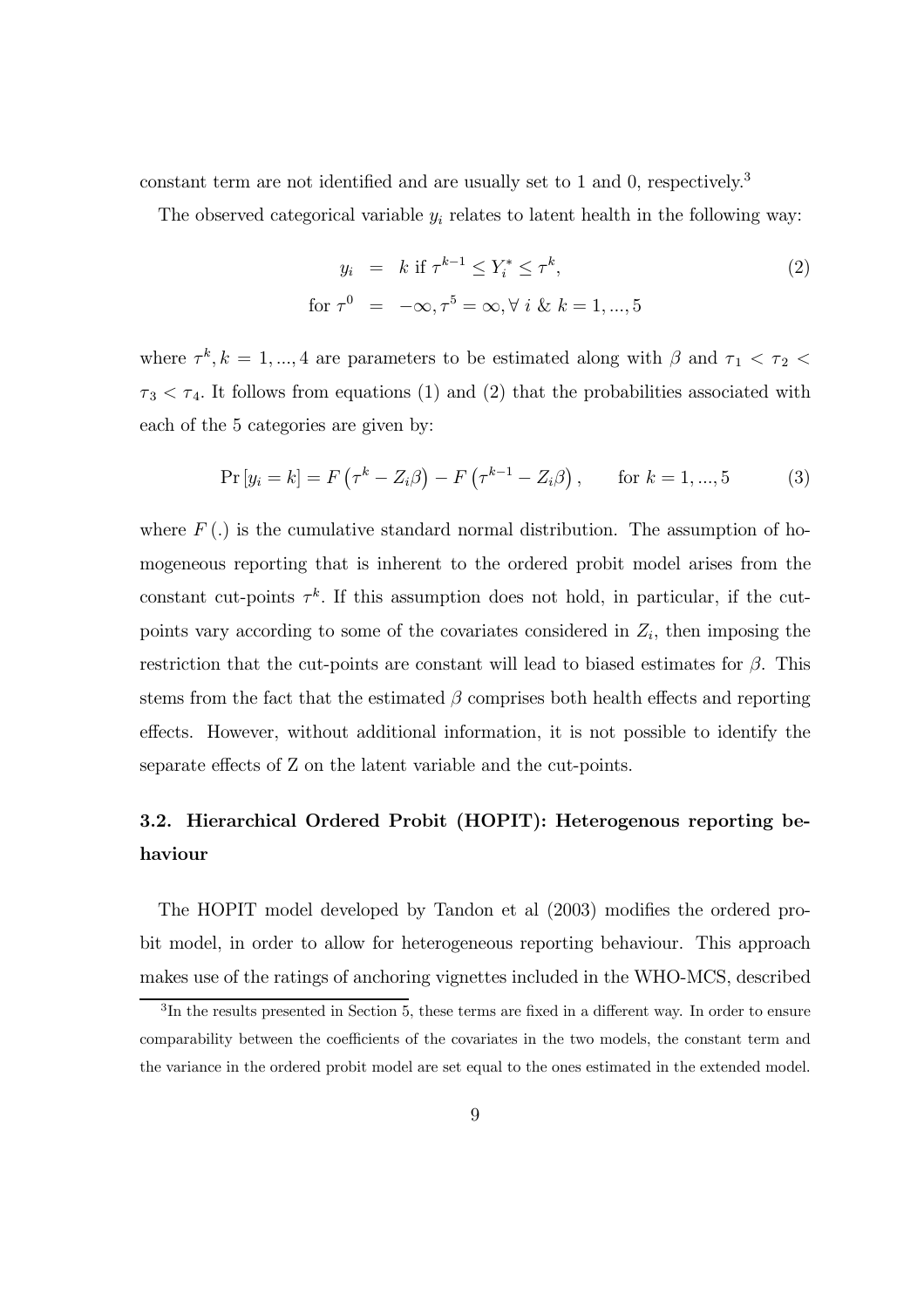above, enabling the specification of the cut-points as functions of the covariates. The effects of covariates on the cut-points are identified by the systematic variation of the vignette ratings, assumed to be wholly attributable to reporting bias. The HOPIT model thus disentangles the effects of the covariates on individual own health and on the cut-points, correcting the health effects by accounting for reporting heterogeneity. The model is specified in two parts: one reflecting reporting behaviour and another representing the relationship between health and the observables. The use of vignettes to identify the cut-points and so systematic reporting heterogeneity relies on two assumptions. First, there must be response consistency: individuals classify the hypothetical cases represented by the vignettes in the same way as they rate their own health. That is, the mapping used to translate the perceived latent health of others to reported categories is the same as that governing the correspondence between own latent and reported health. This is essential if we are to learn about how individuals report their own health from how they rate others health. While untestable, the assumption is not unchallengeable. For example, demographic, and possibly inferred social, characteristics of the vignette cases may be taken into account when ratings are made. Further, incentives, such as ill-health conditions for social security entitlement, may influence rating of own health but be irrelevant to the reporting of others health. The second assumption necessary for identification of reporting behaviour via the vignettes is irrelevance of own health. That is, conditional on socio-demographics that influence reporting behaviour, the individual's own latent health does not impact on the way in which she reports the health of others. If this is not the case, then the variation in reporting of the vignettes does not only derive from reporting heterogeneity and it is not possible to separate the reporting behaviour from true health. The assumption would not hold if individuals rate the health of others relative to their own health. For example, someone that cannot climb a flight of stairs might be perceived as moderately moderately immobile by someone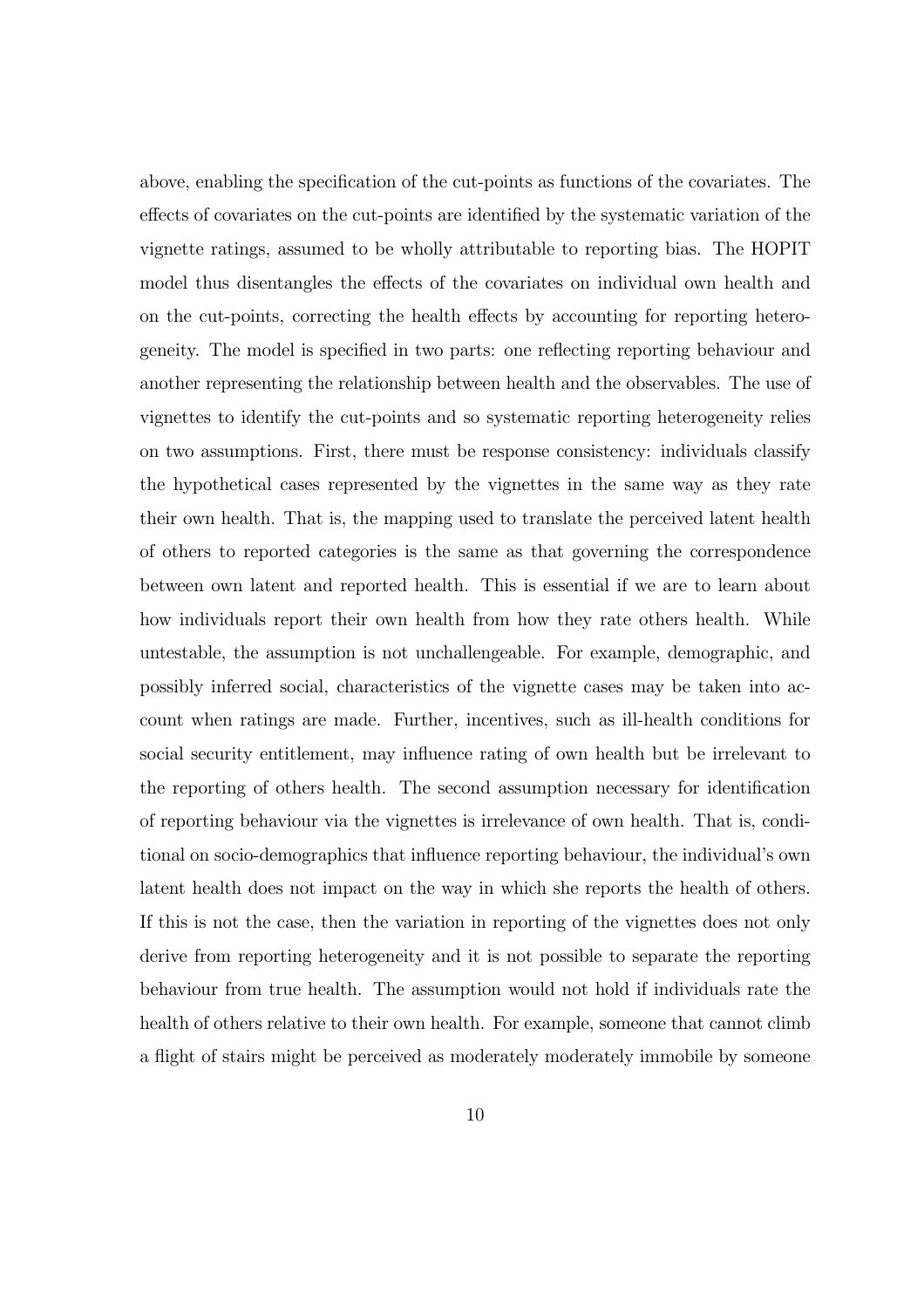that is confined to a wheelchair but as severely immobile by another that is fully fit.

#### Reporting behaviour

The first (vignette) component of the HOPIT uses information on the vignette ratings to model the cut-points as functions of covariates. For a given health domain, let  $Y_{ij}^{v*}$  be the latent health level of vignette j perceived by for individual i. Given that each vignette  $j$  represents a fixed level of ability, any association between the latent level of health  $Y_{ij}^{v*}$  and individual characteristics is ruled out.  $E[Y_{ij}^{v*}]$  is therefore assumed to depend solely on the corresponding vignette. Formally, it is assumed that  $Y_{ij}^{v*}$  is determined by:

$$
Y_{ij}^{v*} = J_i \alpha + \varepsilon_{ij}^v, \qquad \varepsilon_{ij}^v | J_i \sim N(0, 1)
$$
 (4)

where  $J_i$  is a vector of dummies representing the  $V - 1$  vignettes.

The observed vignette ratings  $y_{ij}^v$  relate to  $Y_{ij}^{v*}$  in the following way:

$$
y_{ij}^v = k \text{ if } \tau_i^{k-1} \le Y_{ij}^{v*} \le \tau_i^k,
$$
  
for  $\tau_i^0 = -\infty, \tau_i^5 = \infty, \forall i, j \& k = 1, ..., 5$  (5)

where the cut-points are defined as functions of covariates:

$$
\tau_i^k = X\gamma^k,\tag{6}
$$

with  $\tau_i^1 \leq \tau_i^2 \leq \tau_i^3 \leq \tau_i^4$ . In the vignette component of the HOPIT model, the covariates are included only in the cut-points, reflecting the assumption that all the systematic variation in the vignette ratings can be attributed to individual reporting behaviour.

#### Health equation

Similarly to the ordered probit, the second component of the HOPIT defines the latent level of individual own health,  $Y_i^{s*}$ , and the observation mechanism that relates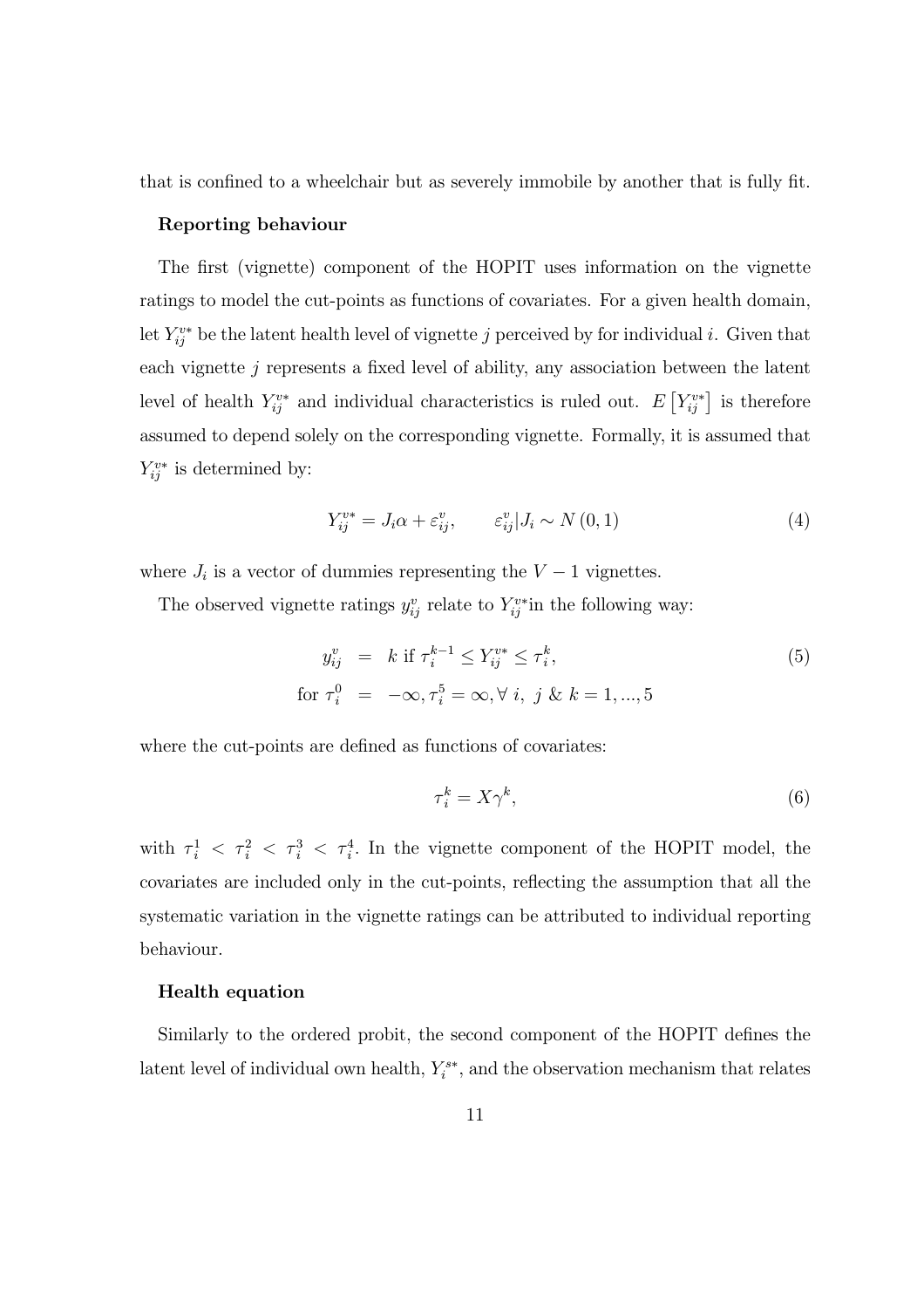this latent variable to the observed categorical variable,  $y_i^s$ . However, the second component of the HOPIT differs from the ordered probit in that the cut-points are not constant parameters but can vary across individuals, being determined by the vignette component of the model. Identification derives from the response consistency assumption that the cut-points in the own health model are the same as those in the vignette model and the assumption that the reporting on vignette health is not influenced by own latent health. The possibility of fixing the cut-points leads to the specification of the model for individual own health as an interval regression, enabling the identification of the constant term and the variance. The latent level of individual own health is determined by:

$$
Y_i^{s*} = Z_i \beta + \varepsilon_i^s, \qquad \varepsilon_i^s | Z_i \sim N(0, \sigma^2)
$$
 (7)

where  $Z_i$  is a vector of covariates including a constant. The observed categorical variable  $y_i^s$  is such that:

$$
y_i^s = k \text{ if } \tau_i^{k-1} \le Y_i^{s*} \le \tau_i^k,
$$
  
for  $\tau_i^0 = -\infty, \tau_i^5 = \infty, \forall i \& k = 1, ..., 5$  (8)

where  $\tau_i^k$  are as defined in the vignette model.

It is assumed that  $Y_{ij}^{v*}$  and  $Y_i^{s*}$  are independent for all  $i = 1, ..., N$  and  $j = 1, ..., V$ . The probability of observing each of the categories in the vignette responses and selfreported health is determined as in equation (3). Each of these response probabilities enters the log-likelihood function of the HOPIT model, composed by the sum of the log-likelihoods of the two components. The two components are linked through the cut-points, which are driven by the vignettes and imposed on the second (own health) component of the HOPIT. In this study, we are especially concerned with the effects of education and income on own health, corrected by reporting heterogeneity. These are given by the corresponding estimated  $\beta s$  of the HOPIT model. Comparison between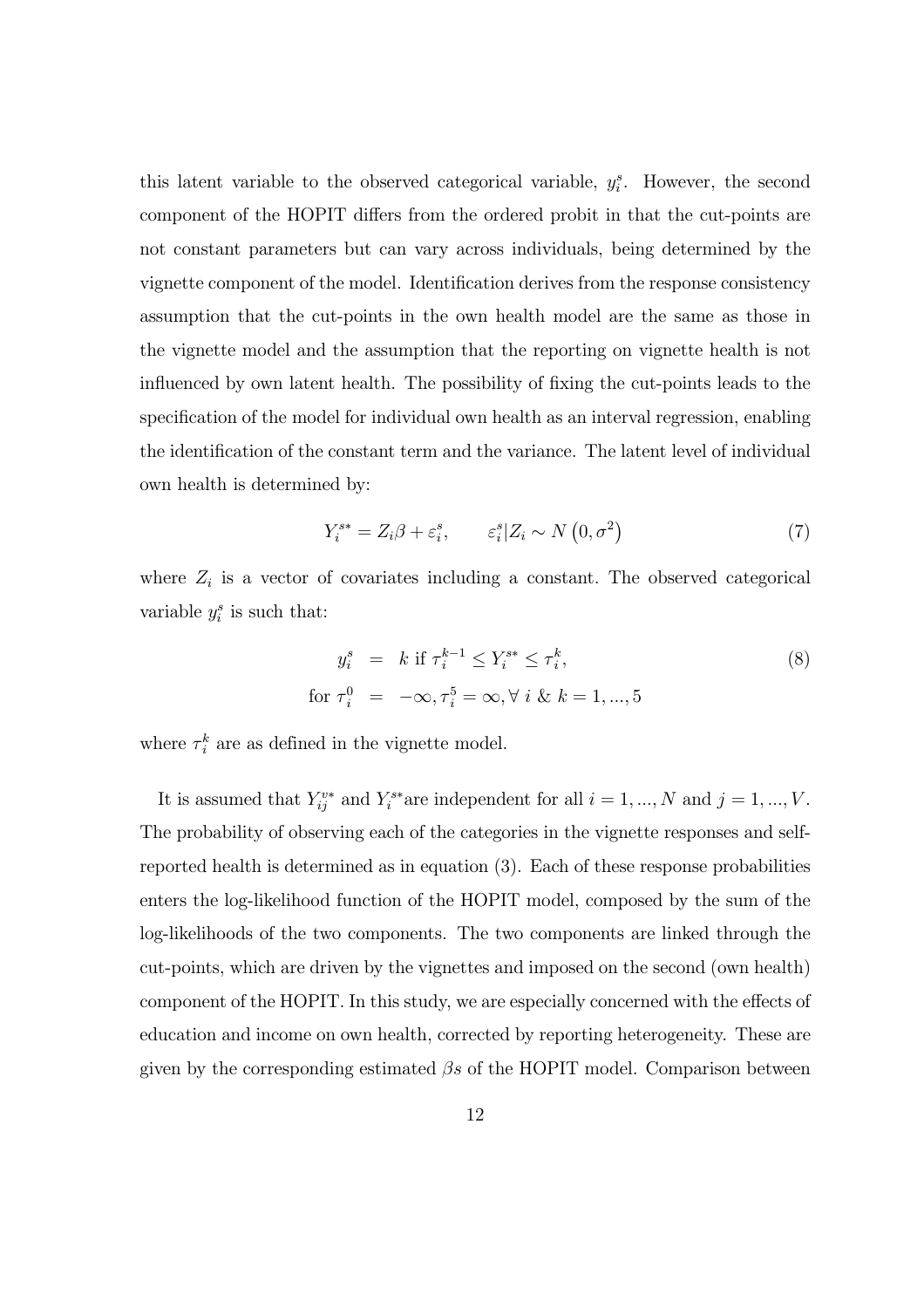the estimated effects in the ordered probit and the HOPIT models allows assessment of the importance of accounting for reporting heterogeneity.

#### Test of heterogeneity in reporting behaviour

This framework offers the possibility of testing for heterogeneous reporting behaviour according to the individual characteristics considered. This is done by means of log-likelihood ratio tests of significance of (groups of) covariates in the cut-points. If the estimated coefficients of certain factor, say education, in the cut-points are found to be jointly significant, then the null hypothesis of homogeneity of reporting behaviour across individuals with different levels of education, conditional on the remaining covariates, is rejected.

#### 4. RESULTS

For each of the 6 health domains considered, we estimate ordered probit models and HOPIT models separately by country. Additionally, we estimate ordered probit models for SAH. Individual own latent health (ordered probit, equation (1), and HOPIT, equation  $(7)$  and the cut-points (HOPIT, equation  $(6)$ ) are defined as functions of the same covariates: FEMALE, AGE3044, AGE4559, AGE60, EDUC and Log(INCOME). The mean health function in the vignette component of the HOPIT includes only indicators of the vignettes. We focus on the reporting and health effects of income and education (conditional on age and sex). Regarding the health effects, we compare what is obtained before and after the adjustment for reporting heterogeneity. In general, expectations of health and tolerance of illness may be influenced by the socio-economic environment as well as demographic characteristics. For example, living within an unhealthy population may lower expectations for health. Good access to effective health care may lower tolerance of illness and disease. For such reasons, the a priori expectation might be that richer individuals have higher stan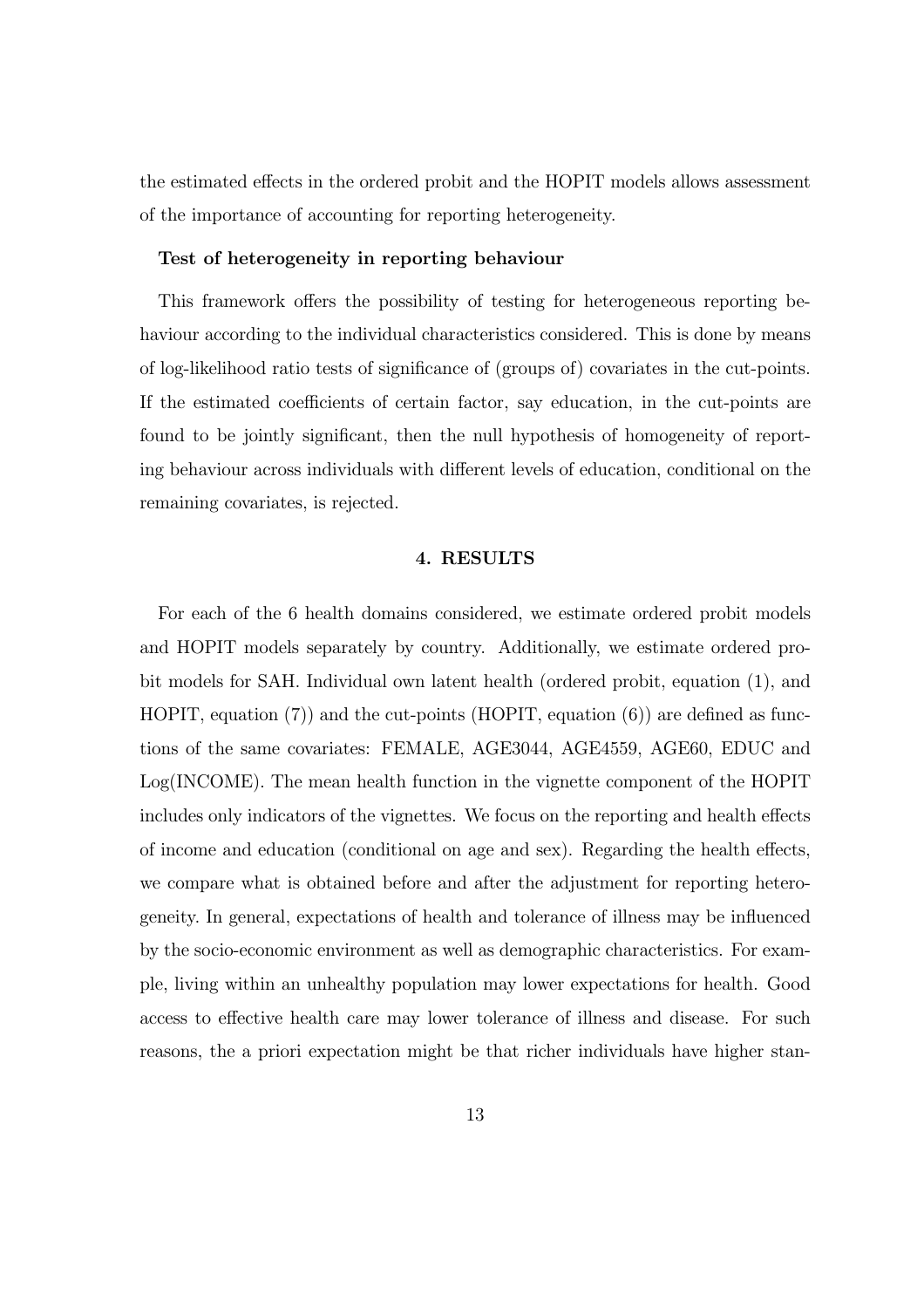dards regarding health, meaning that they tend to report worse health than poorer individuals, all else equal. If this is the case, then a model that does not account for reporting heterogeneity will underestimate the health effects of income, since these combine a positive (true) effect on health with a negative effect on the reported level of health, conditional on true health. To the extent that income does not fully capture variation in living standards, education might also be correlated with reporting behaviour through poverty and access to health care. But there may also be direct effects of education on conceptions of illness, understanding of disease and knowledge of the effectiveness of health care. It is not immediately clear in which direction such effects will shift the reporting of health. One might expect the better educated to be less tolerant of poor health. On the other hand, the better educated should be better informed of the health of others and able to appreciate their relatively privileged position in the health distribution.

#### 4.1. Reporting behaviour

In general terms, higher health standards or expectations are represented in the HOPIT model by positive shifts in the cut-points. If a certain covariate has positive coefficients across all the cut-points, then it is clear that higher values of that covariate are associated with higher health standards. In this case, the estimated effect of that covariate on health will increase after the HOPIT adjustment for reporting bias. Tables 4 and 5 present the coefficients of EDUC and LOG(INCOME) in the cutpoints, for 6 health domains, for India, Indonesia and China.

#### Tables 4&5

A first look at these results shows some evidence of reporting heterogeneity by income and education. For almost all the domains/countries, income and education influence significantly at least one of the cut-points. It is noticeable that, in some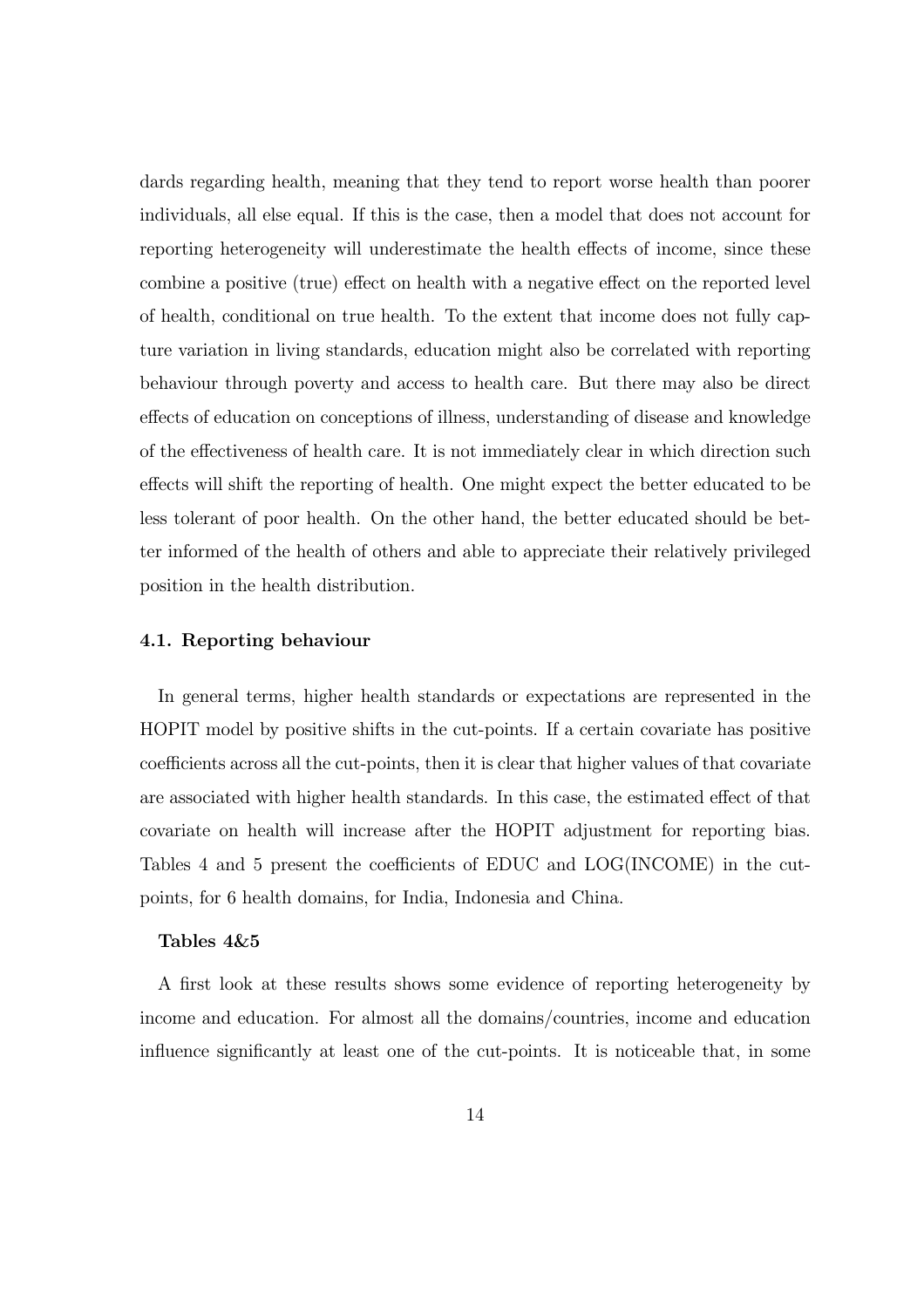domains/countries, the cut-point shifts are not always in the same direction. The coefficients of Log(INCOME), table 4, are always positive for cognition, in the case of Indonesia, for self care and usual activities, in the case of India and for pain, self care and affect, in China. This denotes that richer individuals have higher expectations regarding health in these particular domains/countries, which means that the HO-PIT model will estimate greater income effects than the ordered probit model. For the remaining cases, the relationship between income and health standards is not as straighforward, since the cut-point shift by income is not uni-directional. It is therefore not clear in which direction the HOPIT adjustment will operate. Let us focus on the last cut-point, the threshold between the two upper categories. The coefficients of this cut-point determine the probability of being in the upper category, equation (3). A positive coefficient of income in that cut-point means that richer individuals have a lower probability of responding "no difficulties". They have a higher standard regarding what it means to have no difficulties in the respective health domain. Most of the individuals are concentrated in the upper category for each of the domains, in the 3 countries (table 2). Therefore, one can expect the shift in the upper cut-point to play an important role in the direction of the HOPIT adjustment, even in the cases for which the cut-point shift is not uni-directional. With the exceptions of self care for Indonesia, affect for India and mobility for China (for which the coefficient of income in the last cut-point is non-significantly negative) the coefficient of income in that cut-point is always positive. This allows us to conclude that richer individuals have a lower probability of reporting no difficulties in the respective health domain (except for the 3 cases mention above).

Table 5 shows the results on reporting behaviour according to education level. Except for pain in the case of China, EDUC has a negative effect in the last cutpoint. More educated people are therefore more likely to report no difficulties in all the health domains for Indonesia and India and for all the domains except for pain, in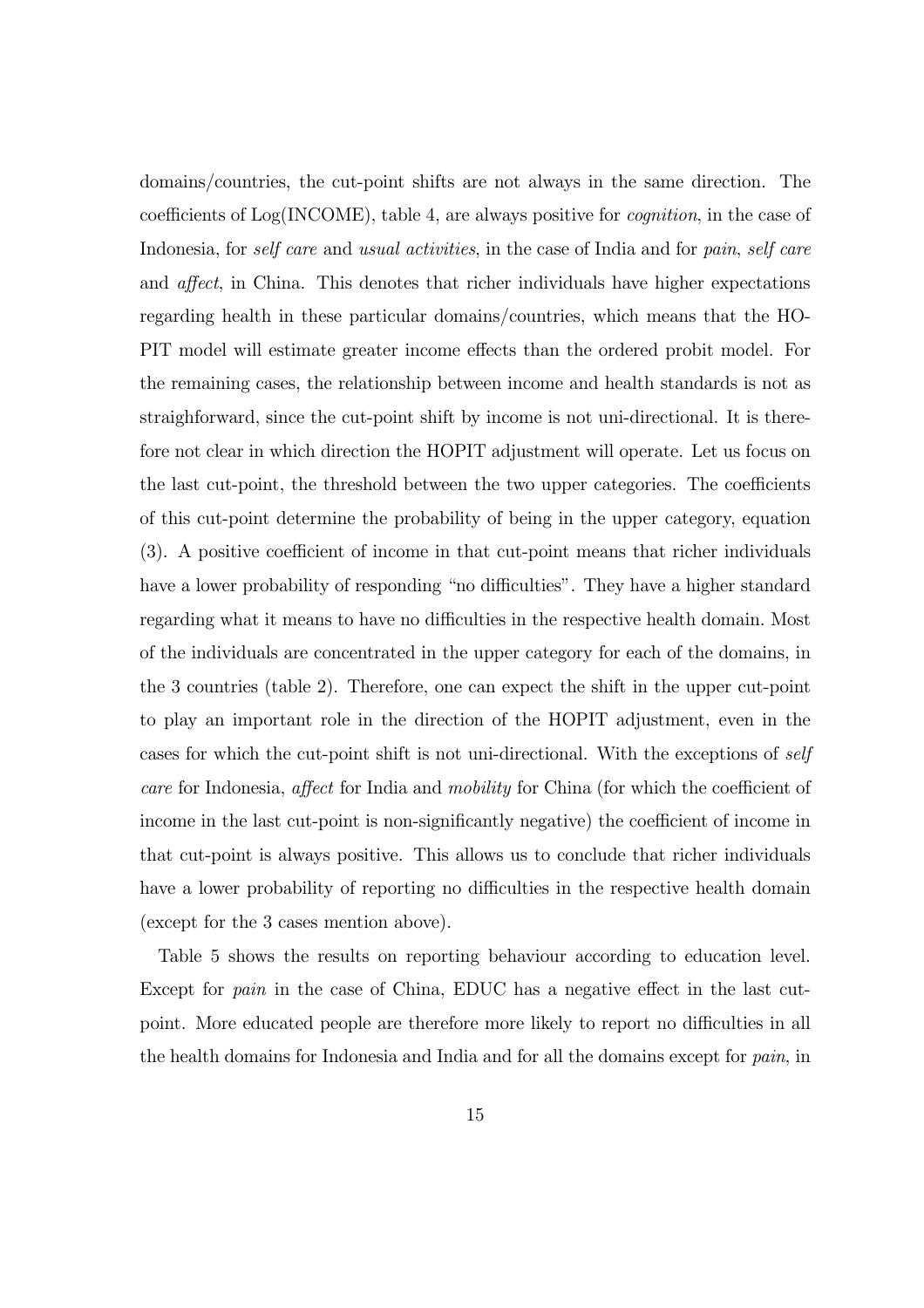the case of China. In particular, in the domains of self care, usual activities and affect, for India, and mobility, cognition, self care and usual activities, for China, education has a negative impact on all the cut-points, representing an unambiguous association between higher education and lower health standards.

#### Tests of reporting heterogeneity

Table 6 presents the results of the tests of homogeneous reporting behaviour. Each column includes the p-values of log-likelihood ratio tests of joint significance of the respective (groups of) covariates in the 4 cut-points.

#### Table 6

Columns (1), (6) and (11) show evidence of cut-point heterogeneity according to at least one of the characteristics considered, except for affect in China. There is evidence of reporting heterogeneity by gender in 4 domains in Indonesia and China and all of the domains in India. There is also evidence of heterogeneity by age groups for some of the domains/countries. Regarding the main focus of this study, the null hypothesis that the cut-points are homogeneous according to income and education is often rejected. In the case of Indonesia, education influences significantly the cutpoints in all the domains. Homogeneous reporting by education is also rejected for pain and usual activities, in the case of India, and cognition, pain, self care and usual activities, in the case of China. As to the effect of income on reporting behaviour, there is evidence that this is significant for most of the cases.

### 4.2. Health equation

We now turn to the estimated effects of education and income on health, comparing estimates from the ordered probit and HOPIT models to gauge the degree of bias generated by reporting heterogeneity. Given that the scale of the latent variable is not identifiable in the ordered probit model, the constant term and the variance are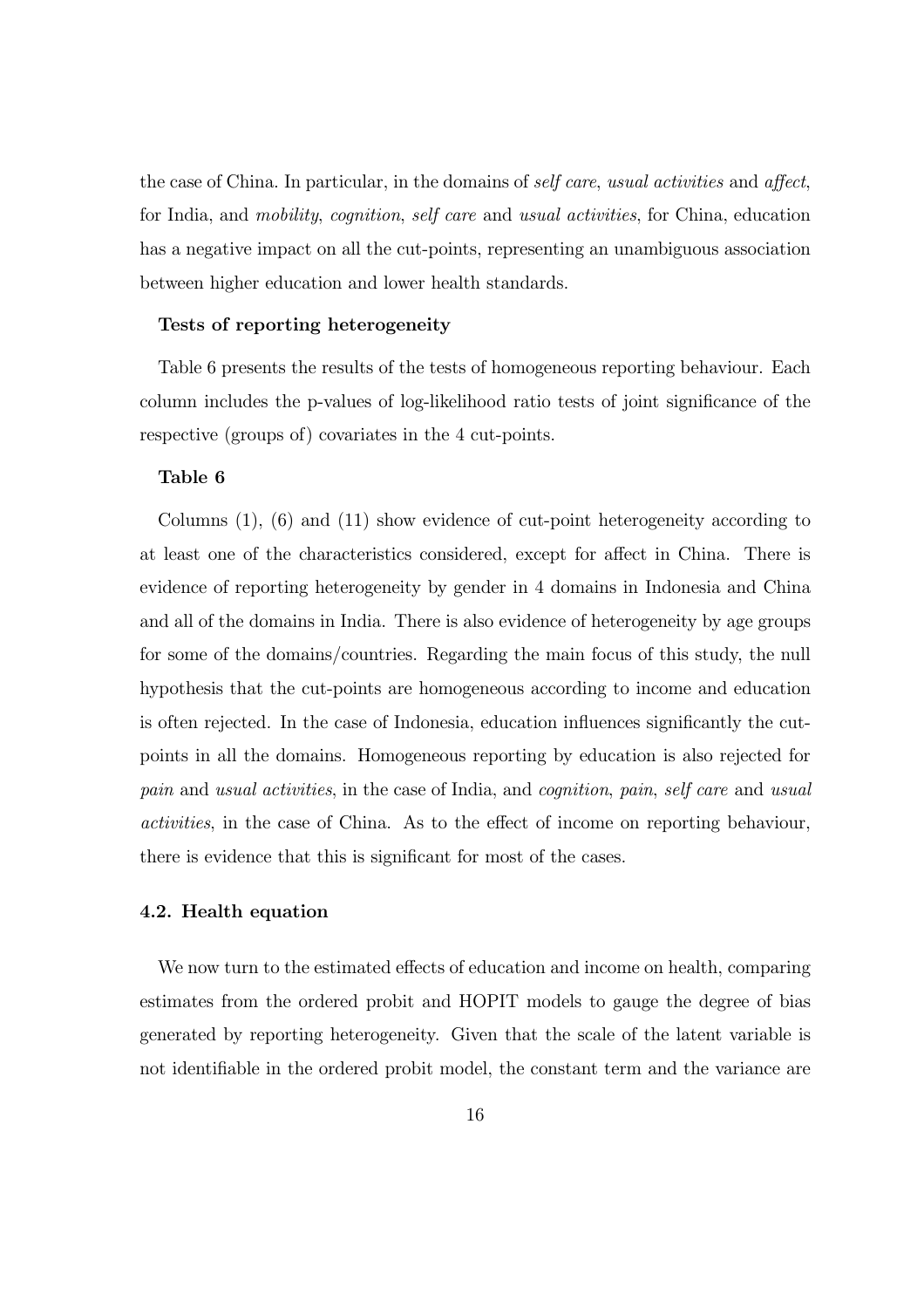usually set equal to 0 and 1, respectively. Here, in order to make the estimated effects from the two models comparable, we fix the latent scale of the ordered probit model by setting the constant term and the variance equal to those estimated by the HOPIT model. The resulting coefficients of education and income in the health equations, (1) and (7), are shown in tables 7 and 8.

#### Tables 7&8

Let us start by analysing the income effects. For China and India the ordered probit results indicate significant positive relationships between income and SAH and each of the health domains, even without any adjustment for reporting heterogeneity. For Indonesia, the unadjusted income effects are positive but significant only for two of the six health domains.

For 12 of the 18 cases (6 health domains by 3 countries), the HOPIT adjustment increases the magnitude of the income effect. In the remaining 6 cases, the magnitude of the effect remains constant or is slightly reduced. In the case of Indonesia, the effect becomes significant for two more domains. These results confirm that the direction of the HOPIT adjustment is in line with the sign of the income coefficient in the last cut-point (tables 4 and 5 above), even when the cut-point shift is not uni-directional. The positive association between income and health is underestimated if reporting heterogeneity by income is not accounted for (for 12 of the 18 cases analysed here). This results especially from the fact that richer individuals have higher standards concerning the meaning of having no difficulties in a given health domain.

Table 8 presents the estimated effects of education on SAH, according to the ordered probit model, and health by domain, according to ordered probit and HOPIT models. For Indonesia and India, the education coefficients are significantly positive in all the ordered probit models, confirming a positive association between health and education, before the correction for reporting bias. The ordered probit models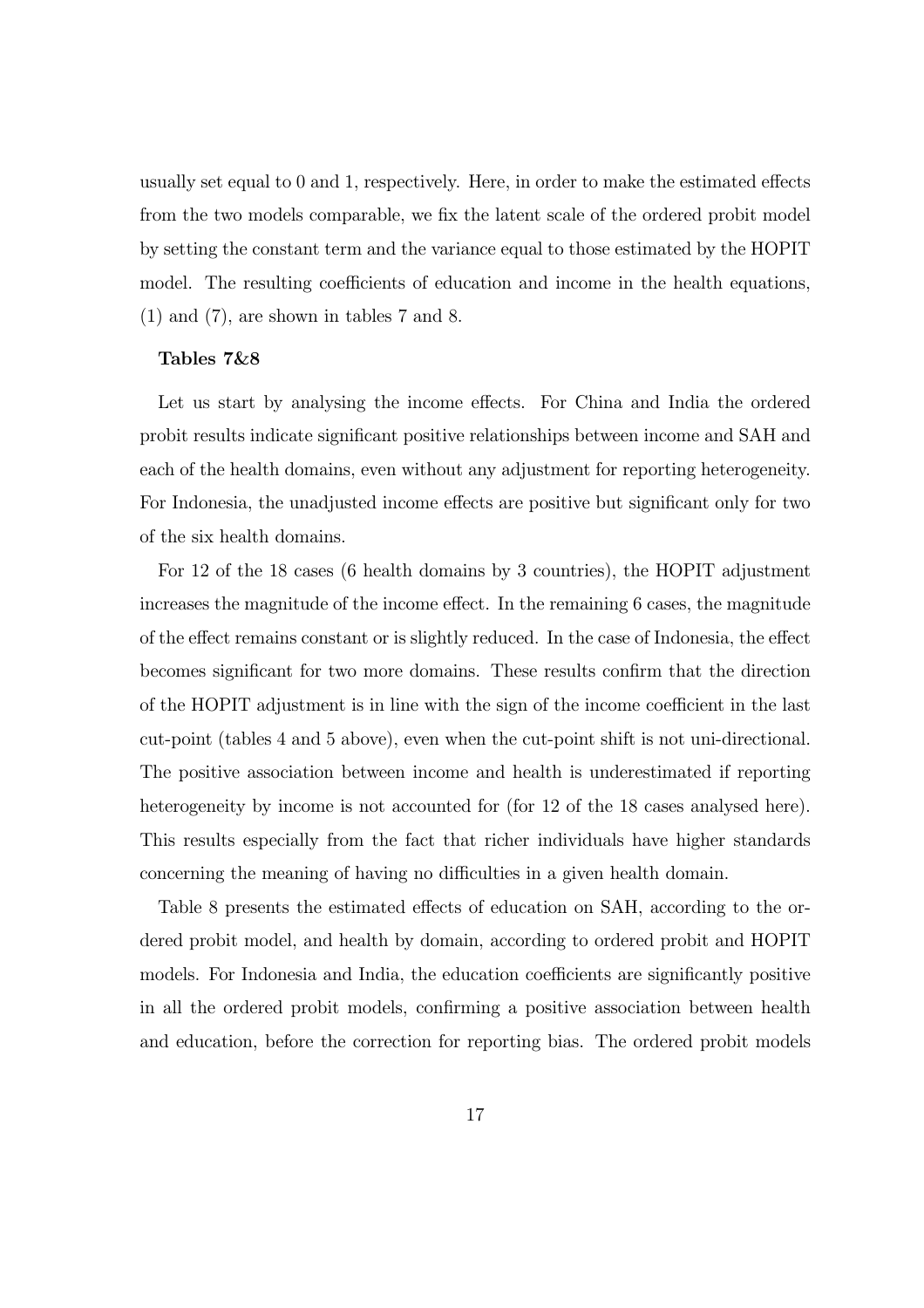estimated with the Chinese sample do not show evidence of a positive influence of education on health. The estimated effects are positive in only 3 health domains (pain and self care), albeit not significant. For 2 domains (cognition and affect) and for SAH, the estimated education effects are significantly negative. This may reflect the stage of development in China, not yet reached in India and Indonesia, where it is the better educated, more wealthy individuals that have the tastes and the incomes to engage in unhealthy lifestyles. Analysis of the Chinese Health and Nutrition Survey shows that higher educated groups are more likely to adopt unhealthy lifestyles, defined by obesity, lack of physical activity, smoking and drinking behaviour (Kim et al, 2004). However, the same analysis also finds that unhealthy lifestyles are more prevalent amongst those with high incomes, which is inconsistent with the gradient we find.

The vignette adjustment for reporting bias leads to a decrease of all but one (pain, China) of the education coefficients across domains and countries. More educated people tend to overreport their health (in particular, they are almost always more likely to report no difficulties in a given domain), which means that the estimated effects of education on health would be understated if this reporting bias was not accounted for. This result is perhaps surprising. It does not support the contention that education raises the expectations of individuals with respect to their health. Rather, it suggests that the better educated are more likely to tolerate ill-health.

#### 6. CONCLUSION

In this paper we have investigated for the three low income Asian countries (India, Indonesia and China) whether health reporting tendencies affect the strength of the association between indicators of self-reported health on the one hand, and indicators of socio-economic status like income and education on the other hand. In order to do this, we have exploited the richness of the WHO-MCS data which have collected,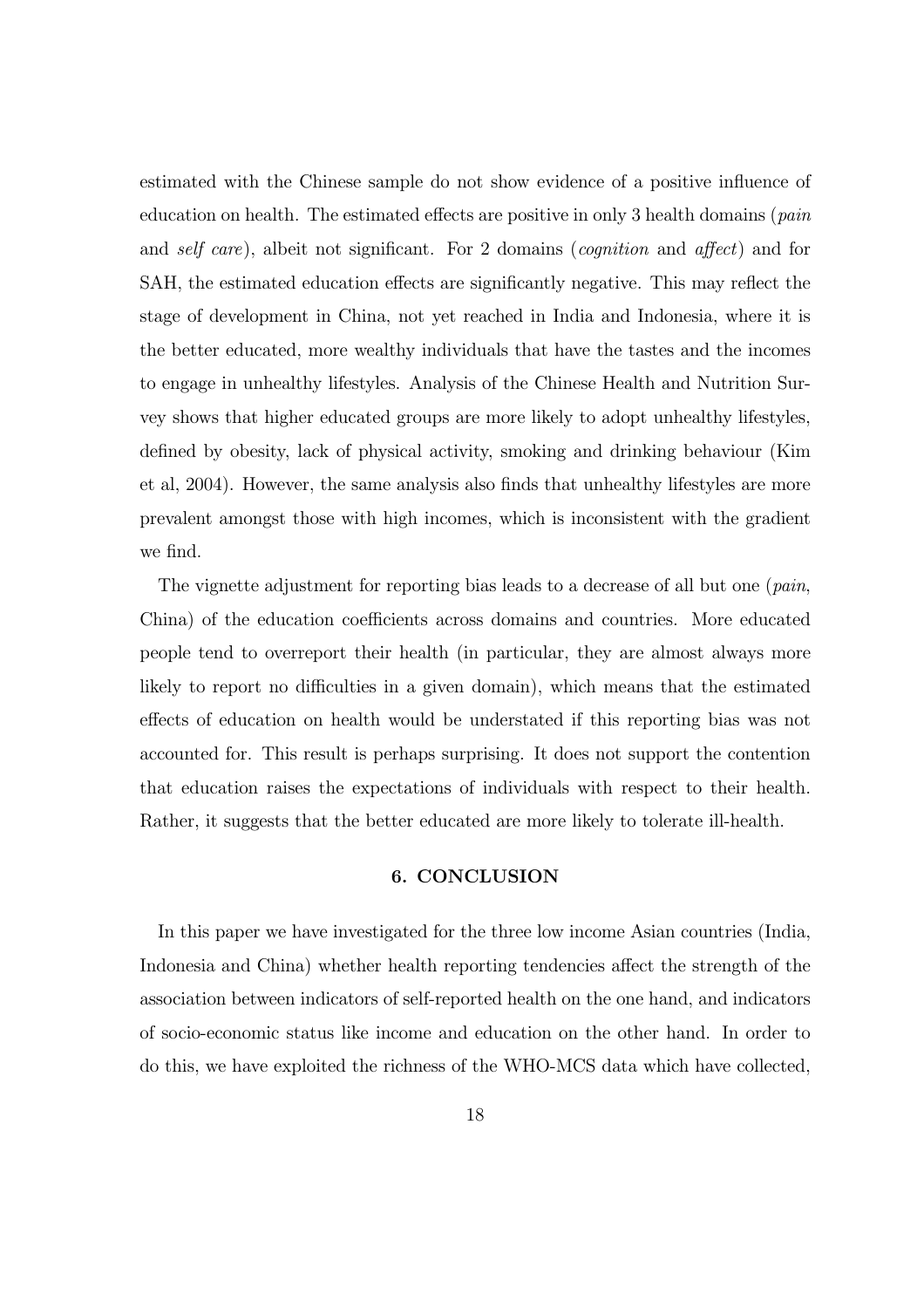in addition to assessements of respondents' health domains, also their assessments for a large number of vignette descriptions of health domains. Our findings are as follows. First, we find that, even in the standard ordered probit models with uniform cut-points, household income has a positive and significant influence on many health domains. The same is true for schooling except in China, where it was found to have a (small but significant) negative effect on two health domains. Secondly, on the basis of our likelihood ratio tests, the hypothesis of homogeneous reporting of health domains is rejected for almost all our domains for our four determinants of cut-point shift: age, gender, income and schooling. This implies that failure to take this heterogeneity into account could lead to serious bias in the estimation of the true effects of these covariates on a person's own health. Thirdly, when we allow for heterogeneous cutpoints using the hierarchical ordered probit model, we find that the income effect increases. The magnitude of the change varies from a 1% to a 300% increase. This is because higher income individuals appear to use higher standards for good health than lower income individuals. As a result, unadjusted estimates of income-related health inequality will tend to underestimate true inequality. Fourth, allowing for heterogeneity often has the opposite effect for schooling. For India and Indonesia, and for several domains, the effect of allowing for heterogeneity is to (slightly) reduce the coefficient of education. Apparently, lower educated use higher standards of good health.

#### REFERENCES

Baker J, van der Gaag J. Equity in health care and health care financing: Evidence from five developing countries. In: Van Doorslaer E, Wagstaff E, Rutten F, editors. Equity in the finance and delivery of health care: an international perspective. Oxford: Oxford University Press; 1993.

Contoyannis P, Jones AM, Rice. The dynamics of health in the British Household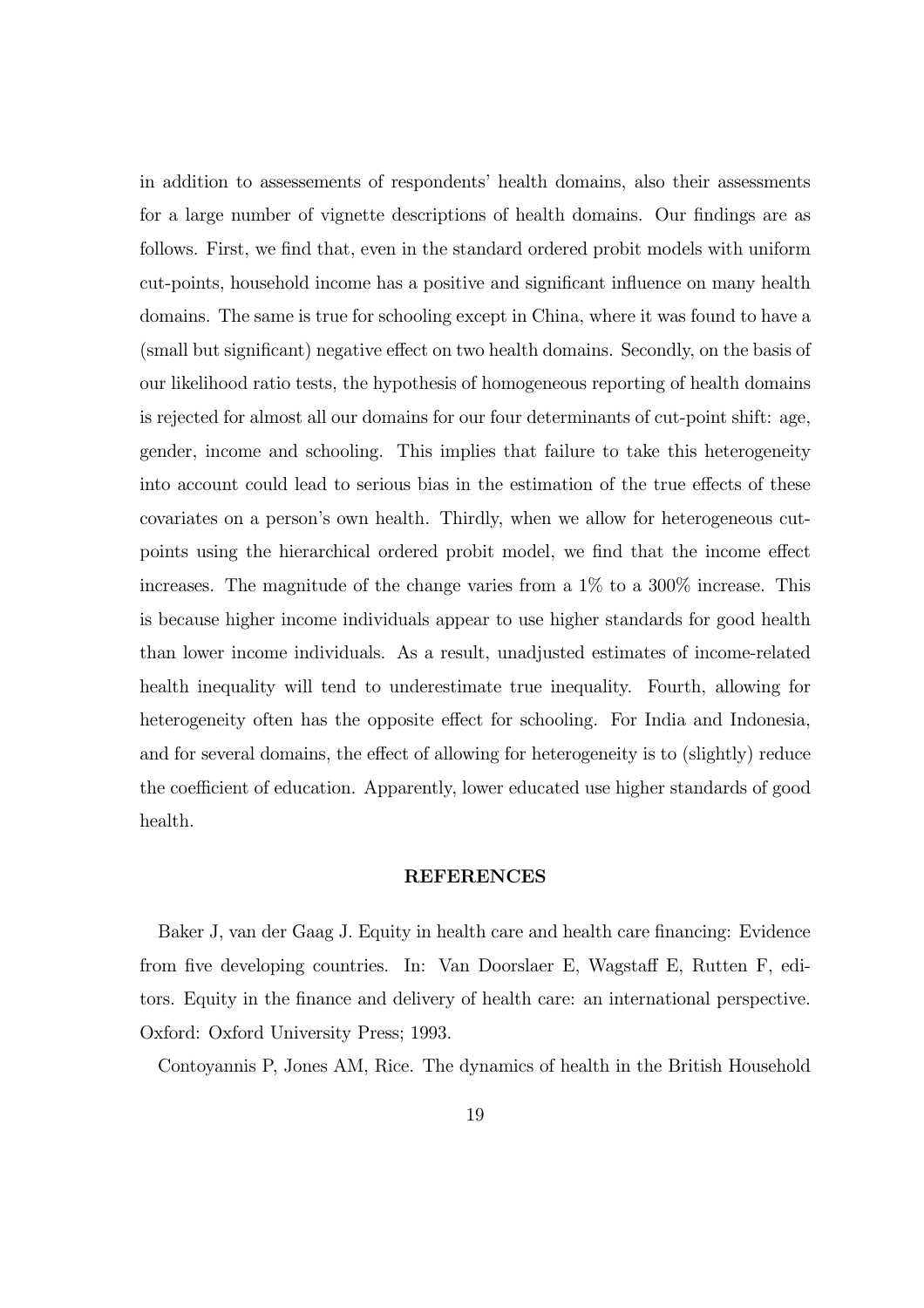Panel Survey, Journal of Applied Econometrics, 2004. 19: 473-503.

Eurostat. Self-reported health in the European Community. Statistics in focus, population and social conditions. ISSN 10244352. Eurostat, 1997.

Kim, S., M. Symons and B.M. Popkin. Contrasting socioeconomic profiles related to healthier lifestyles in China and the United States, American Journal of Epidemiology, 2004. 159 (2): 184-91.

King, G., C. Murray, J. Salomon, and A. Tandon. 2004. Enhancing the Validity and Crosscultural Comparability of Measurement in Survey Research, American Political Science Review 98(1), 567-583.

Lindeboom, M and E. van Doorslaer. Cut-point shift and index shift in selfreported health. Journal of Health Economics, Volume 23, Issue 6, November 2004, Pages 1083-1099.

Mathers CD, Douglas RM. Measuring progress in population health and well-being. In: Eckersley R, ed. Measuring progress: is life getting better? Collingwood, CSIRO Publishing, 1998:125-155.

Murray CJL. Epidemiology and morbidity transitions in India. In: Dasgupta M, Chen LC, Krishnan TN, eds. Health, poverty and development in India. Delhi, Oxford University Press, 1996:122-147.

Murray CJL, Chen LC. Understanding morbidity change. Population and Development Review, 1992, 18(3):481-503.

Murray, CJL, Tandon, A., Salomon, J.A., Mathers, C.D, Sadana, R. Cross-Population Comparability of Evidence for Health Policy. In: Murray CJL, Evans DB, eds. Health systems performance assessment: debates, methods and empiricism. Geneva, World Health Organization, 2003.

Tandon, A., C.J.L. Murray, J.A. Salomon, G. King. Statistical Models for Enhancing Cross-Population Comparability. In: Murray CJL, Evans DB, eds. Health systems performance assessment: debates, methods and empiricism. Geneva, World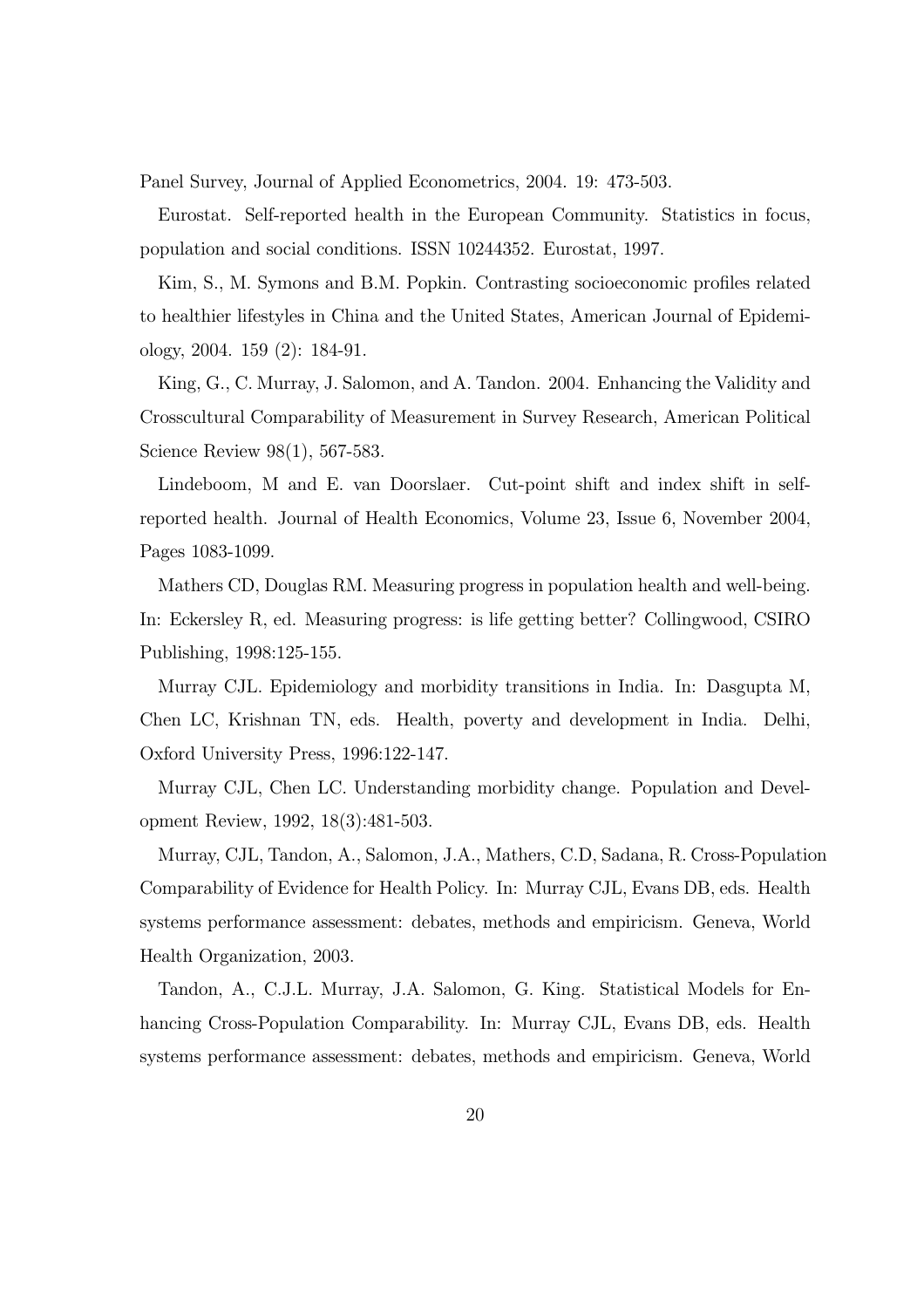Health Organization, 2003.

Ustün TB et al. WHO Multi-country Survey Study on Health and Responsiveness 2000-2001. In: Murray CJL, Evans DB, eds. Health systems performance assessment: debates, methods and empiricism. Geneva, World Health Organization, 2003.

van Doorslaer E.1; Gerdtham U.-G. Does inequality in self-assessed health predict inequality in survival by income? Evidence from Swedish data. Social Science and Medicine, Volume 57, Number 9, November 2003, pp. 1621-1629(9).

Wagstaff A.  $(2001)$ , Poverty and health, CMH WP#1.

Wagstaff A (2002) Poverty and health sector inequalities. Bulletin of the World Health Organization 80, 97-105.

Wagstaff, A., P. Paci, and E. van Doorslaer, On the measurement of inequalities in health. Social Science and Medicine, 1991. 33: p. 545-557.

## APPENDIX: VIGNETTE DESCRIPTIONS

#### Mobility

1 - [Paul] is an active athlete who runs long distance races of 20 kilometres twice a week and engages in soccer with no problems.

2 - [Mary] has no problems with moving around or using her hands, arms and legs. She jogs 4 kilometres twice a week without any problems.

3 - [Rob] is able to walk distances of up to 200 metres without any problems but feels breathless after walking one kilometre or climbing up more than one flight of stairs. He has no problems with day-to-day physical activities, such as carrying food from the market.

4 - [Margaret] feels chest pain and gets breathless after walking distances of up to 200 metres, but is able to do so without assistance. Bending and lifting objects such as groceries produces pain.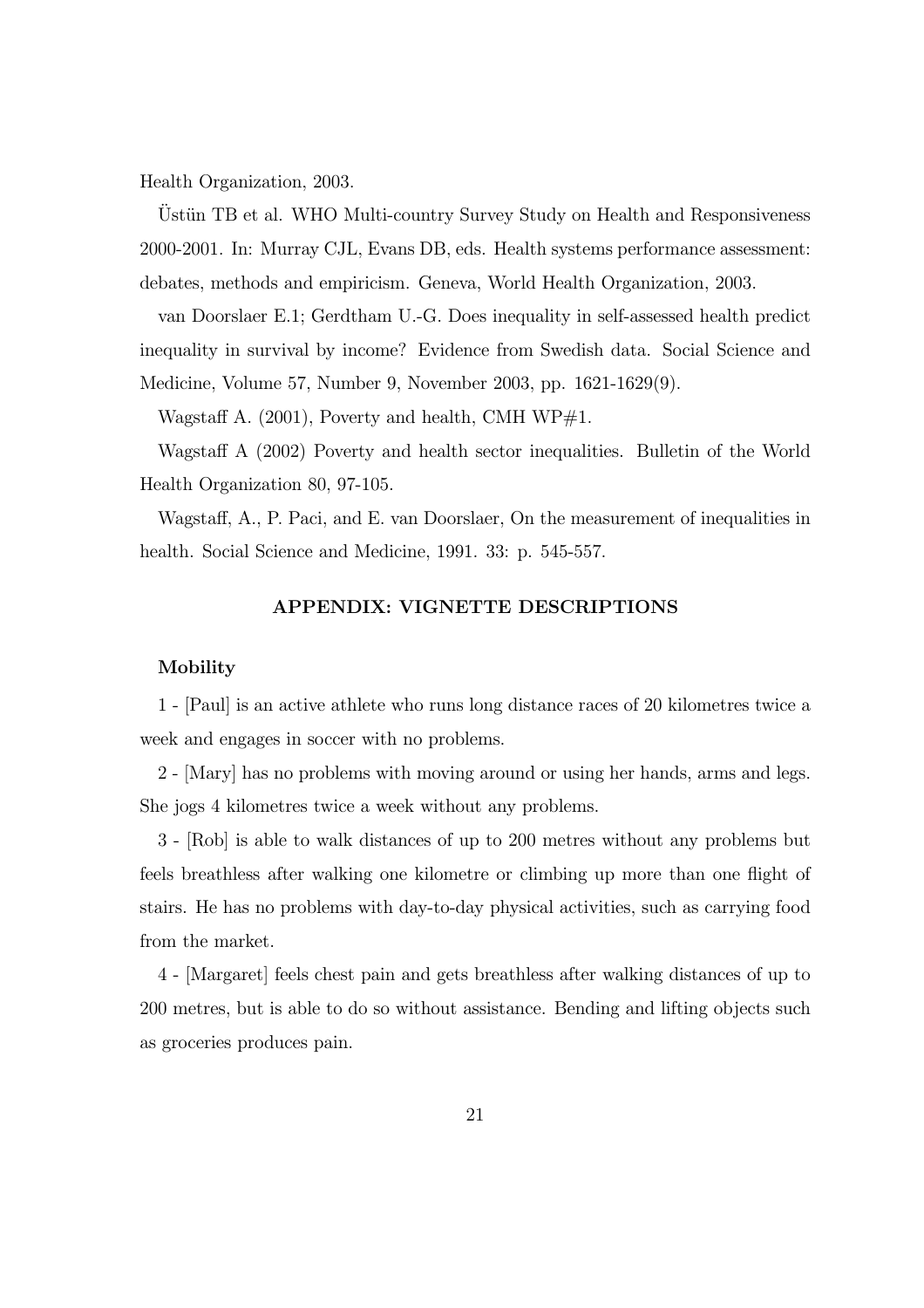5 - [Louis] is able to move his arms and legs, but requires assistance in standing up from a chair or walking around the house. Any bending is painful and lifting is impossible.

6 - [David] is paralysed from the neck down. He is confined to bed and must be fed and bathed by somebody else.

#### Affect

1 - [Ken] remains happy and cheerful almost all the time. He is very enthusiastic and enjoys life.

2 - [Henriette] remains happy and cheerful most of the time, but once a week feels worried about things at work. She gets depressed once a month and loses interest but is able to come out of this mood within a few hours.

3 - [Jan] feels nervous and anxious. He is depressed nearly every day for 3-4 hours thinking negatively about the future, but feels better in the company of people or when doing something that really interests him.

4 - [Eva] feels worried all the time about things at work and home, and feels that they will go wrong. She gets depressed once a week for a day, thinking negatively about the future, but is able to come out of this mood within a few hours.

5 - [John] feels tense and on edge all the time. He is depressed nearly everyday and feels hopeless. He also has a low self esteem, is unable to enjoy life, and feels that he has become a burden.

6 - [Roberta] feels depressed all the time, weeps frequently and feels completely hopeless. She feels she has become a burden, feels it is better to be dead than alive, and often plans suicide. (q2307b)

### Pain

1 -[Laura] has a headache once a month that is relieved one hour after taking a pill. During the headache she can carry on with her day to day affairs.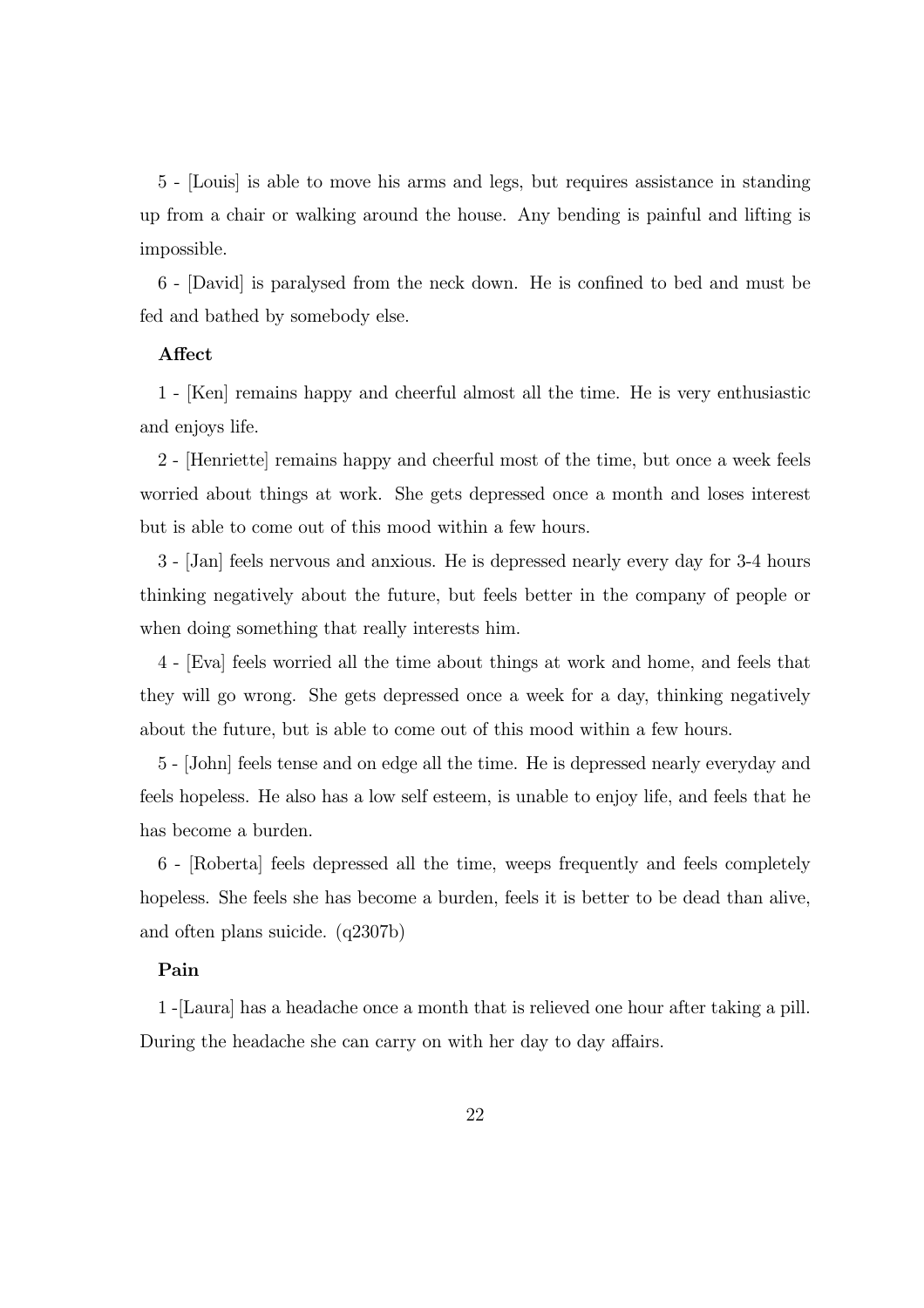2 -[Phil] has pain in the hip that causes discomfort while going to sleep. The pain is there throughout the day but does not stop him from walking around.

3 - [Patricia] has a headache once a week that is relieved 3-4 hours after taking a pill. During the headache she has to lie down, and cannot do any other tasks.

4 - [Mark] has joint pains that are present almost all the time. They are at their worst in the first half of the day. Taking medication reduces the pain though it does not go away completely. The pain makes moving around, holding and lifting things, quite uncomfortable.

5 - [Jim] has back pain that makes changes in body position very uncomfortable. He is unable to stand or sit for more than half an hour. Medicines decrease the pain a little, but it is there all the time and interferes with his ability to carry out even day to day tasks.

6 - [Tom] has a toothache for about 10 minutes, several times a day. The pain is so intense that Tom finds it difficult to concentrate on work.

7 - [Steve] has excruciating pain in the neck radiating to the arms that is very minimally relieved by any medicines or other treatment. The pain is sharp at all times and often wakes him from sleep. It has necessitated complete confinement to the bed and often makes him think of ending his life.

#### Self care

1 [Helena] keeps herself neat and tidy. She requires no assistance with cleanliness, dressing and eating.

2 [Anne] takes twice as long as others to put on and take off clothes, but needs no help with this. She is able to bathe and groom herself, though that requires effort and leads to reducing the frequency of bathing to half as often as before. She has no problems with feeding.

3 [Paul] has no problems with cleanliness, dressing and eating. However, he has to wear clothes with special fasteners as joint problems prevent him from buttoning and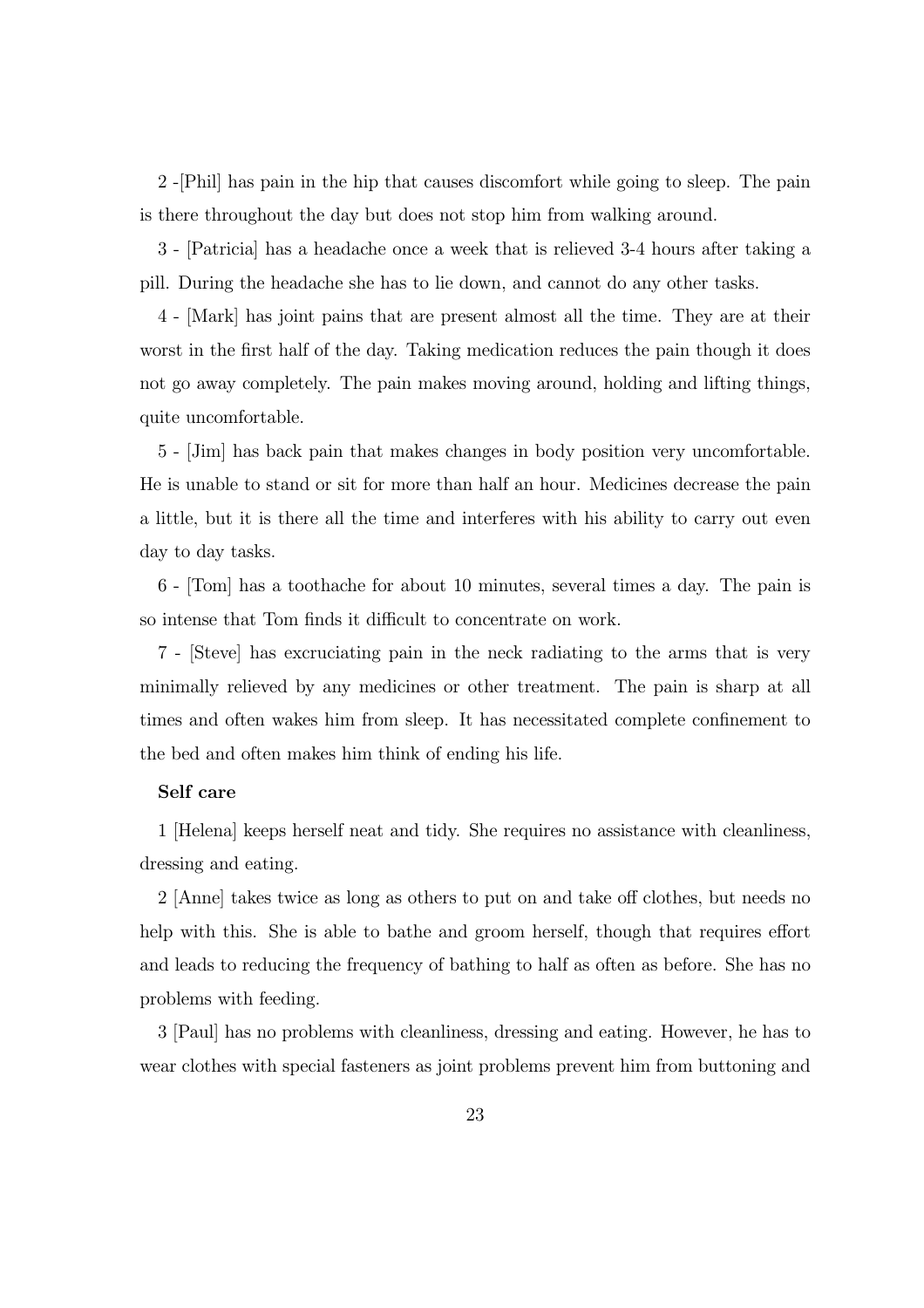unbuttoning clothes.

4 [Peter] can wash his face and comb his hair, but cannot wash his whole body without help. He needs assistance with putting clothes on over his head, but can put garments on the lower half of his body. He has no problems with feeding.

5 [John] cannot wash, groom or dress himself without personal help. He has no problems with feeding.(q2301a)

6 [Rachel] feels pain and discomfort while washing, and in combing her hair. As a result, she neglects her personal appearance. She needs assistance with putting on and taking off clothes. She has no problems with feeding.

7 [Sue] requires the constant help of a person to wash and groom herself and has to be dressed and fed.

#### Cognition

1 - [Rob] can do complex mathematical problems in his mind. He can pay attention to the task at hand for long uninterrupted periods of time. He can remember names of people, addresses, phone numbers and such details that go back several years.

2 - [Sue] can only count money and bring back the correct change after shopping. Mental arithmetic is otherwise a problem. She can find her way around the neighbourhood and know where her own belongings are kept.

3 - [Henriette] can pay attention to the task at hand for periods of up to one hour, with occasional distractions and can quickly return to the task. She can remember names of people she meets often, their addresses and important numbers, but occasionally ihas to remind herself of the names of distant relatives or acquaintances.

4 - [Helena] can remember details of events that have taken place or names of people she has met many years ago, She can do everyday calculations in her mind. During periods of anxiety lasting a few hours, she becomes confused and cannot think very clearly.

5 - [Tom] finds it difficult to concentrate on reading newspaper articles, or watching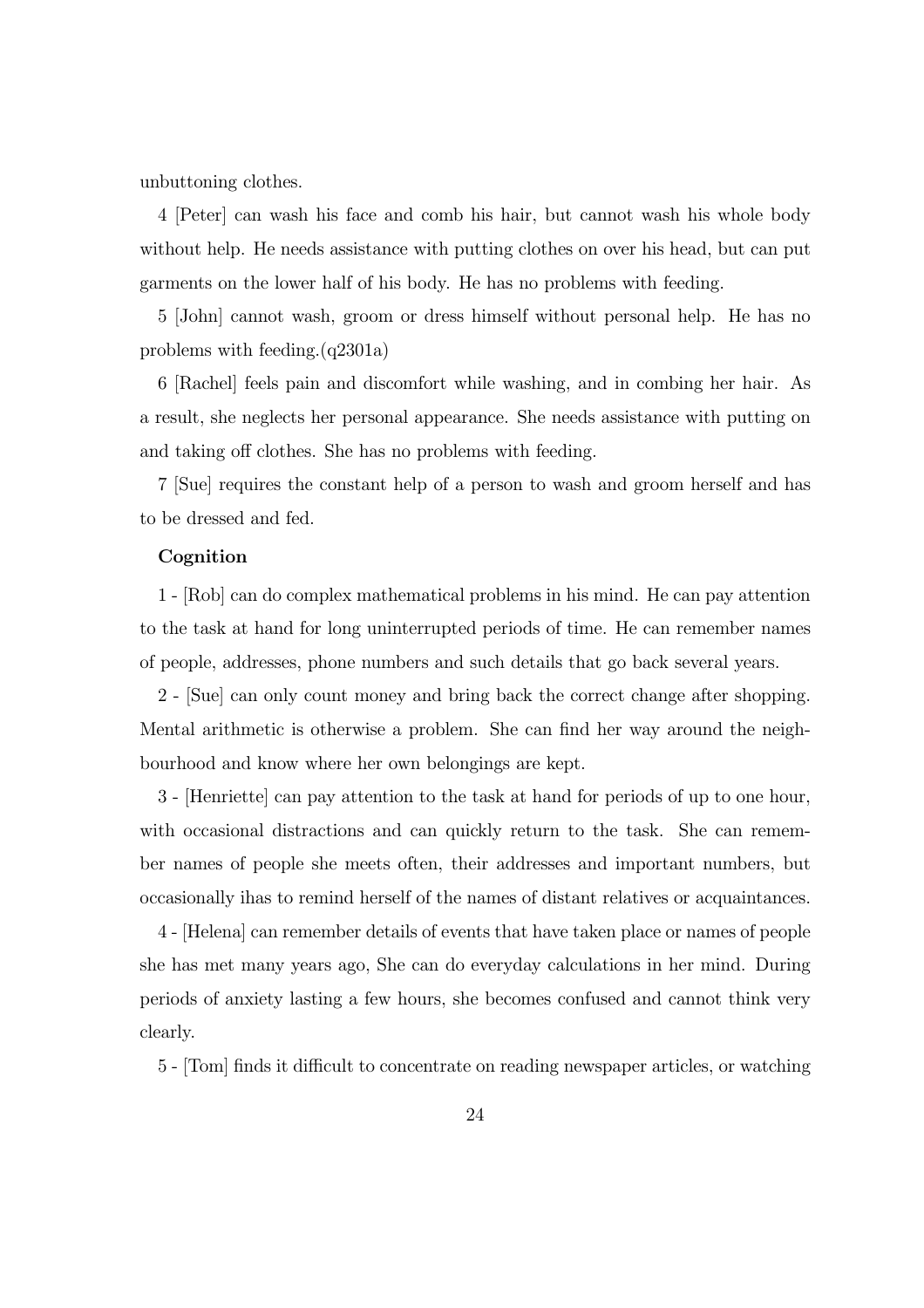television programmes. He is forgetful and once a week or so, he misplaces important things, such as keys or money, and spends a considerable amount of time looking for them, but is able to find them eventually.

6 - [Julian] is easily distracted, and within 10 minutes of beginning a task, his attention shifts to something else happening around him. He can remember important facts when he tries, but several times a week finds that he has to struggle to recollect what people have said or events that have taken place recently.

7 - [Christian] is very forgetful and often loses his way around places which are not very familiar. He needs to be prompted about names of close relatives and loses important things such as keys and money, as he cannot recollect where they have been kept. He has to make notes to remind himself to do even very important tasks.

8 - [Peter] does not recognize even close relatives and cannot be trusted to leave the house unaccompanied for fear of getting lost. Even when prompted, he shows no recollection of events or recognition of relatives.

#### Usual

1 - [John] is a teacher and goes to work regularly. He teaches the senior grades and takes classes for 6 hours each day. He prepares lessons and corrects exam papers. Students come to him for advice.

2 -[Dan] is a mason in a building firm. Three to four times per week, he is noticed to leave his bricklaying tasks incomplete. With help and supervision, he is able to use his skills to finish the walls of the buildings well.

3 - [Mathew] is a clerk in the local government office. He maintains ledgers with no errors and keeps them up to date. However, he ends up not doing any work for a day once every 2 weeks or so because of a migraine headache.

4 - [Maria] is an accountant in the local bank. She is regularly at work. However, she makes minor errors in the accounts and tends to postpone tasks. She delays producing account statements and is late on deadlines.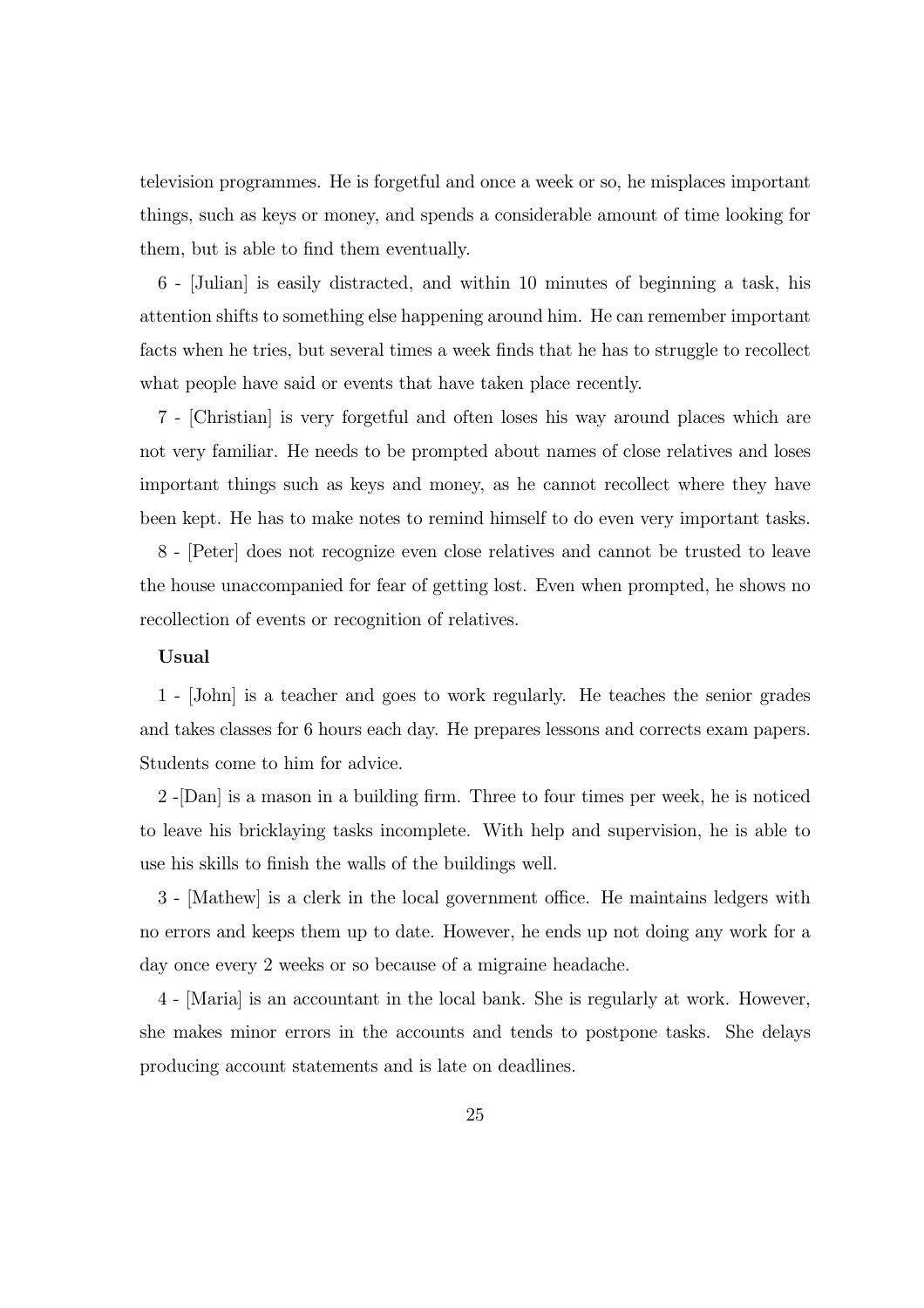5 -[Carol] is a housewife who leaves most chores around the house half done. Even with domestic help she cannot complete important tasks in time, such as getting her son ready for school. Her husband has had to take over the cooking.

6 - [Doris] is a housewife and does most of the cooking and cleaning around the house. About once a week she leaves tasks half done. Her cooking has deteriorated and the house is not as clean as it used to be. She also takes about twice as long to do the chores.

7 - [Karen] is a teacher and has had to miss work for 2 weeks in the past month. Even now she feels tired and exhausted, and cannot stand for long periods in the classroom. Colleagues notice that she is making serious mistakes in correcting answer papers.

8 - [Jack] is a clerk at the local post office. He just sits around all day and cannot engage in any work. He cannot sort letters, manage the counter or interact with customers. His employers are considering replacing him.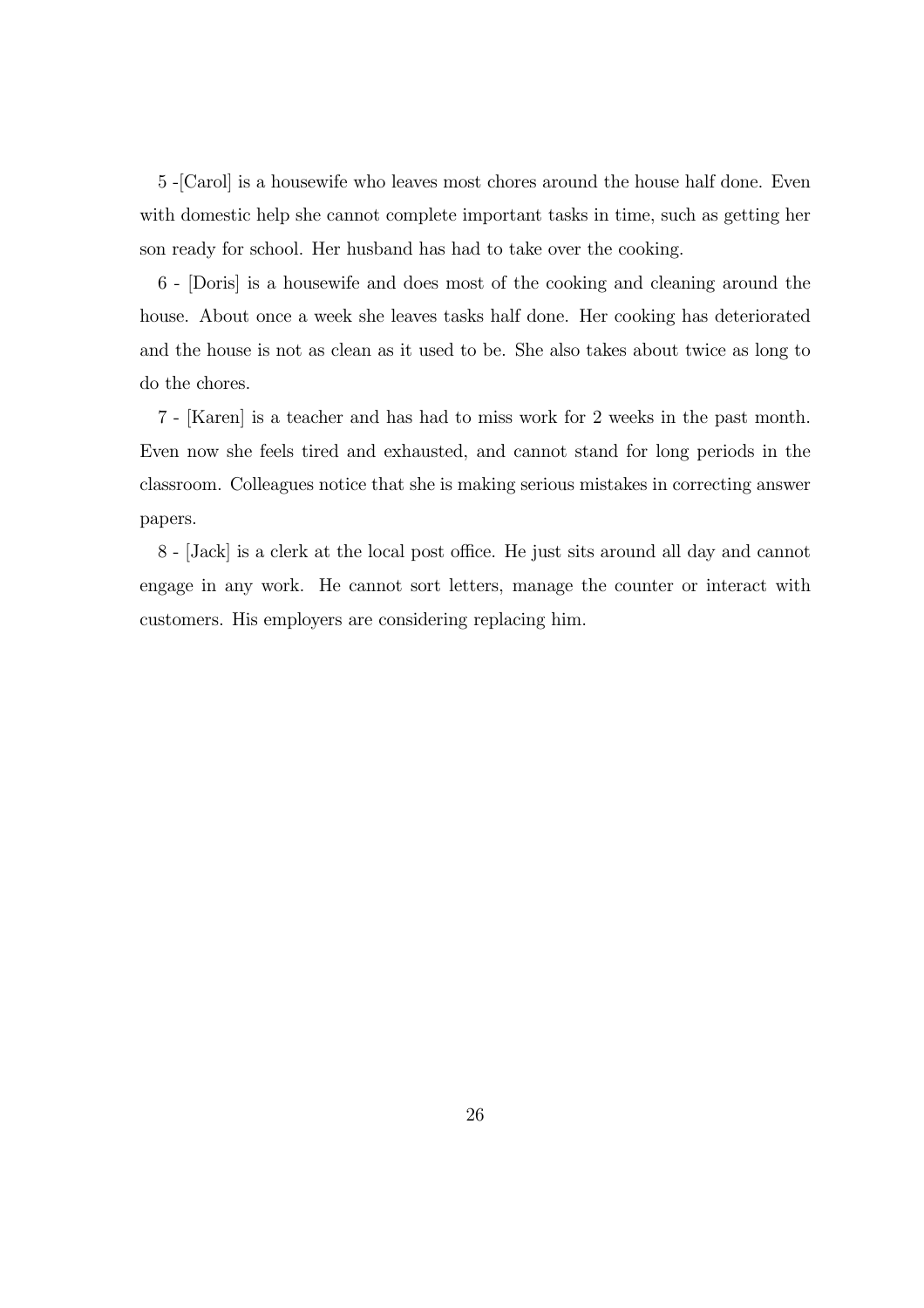#### **Table 1: Frequencies of general self-assessed health by country**

|           | <b>Indonesia</b> | <b>India</b> | China |
|-----------|------------------|--------------|-------|
| SAH       |                  |              |       |
| Very bad  | 21               | 59           | 56    |
| Bad       | 153              | 399          | 215   |
| Moderate  | 1,515            | 1,254        | 1,799 |
| Good      | 4,100            | 2,659        | 2,864 |
| Very Good | 926              | 758          | 2,041 |
| N         | 6715             | 5129         | 6975  |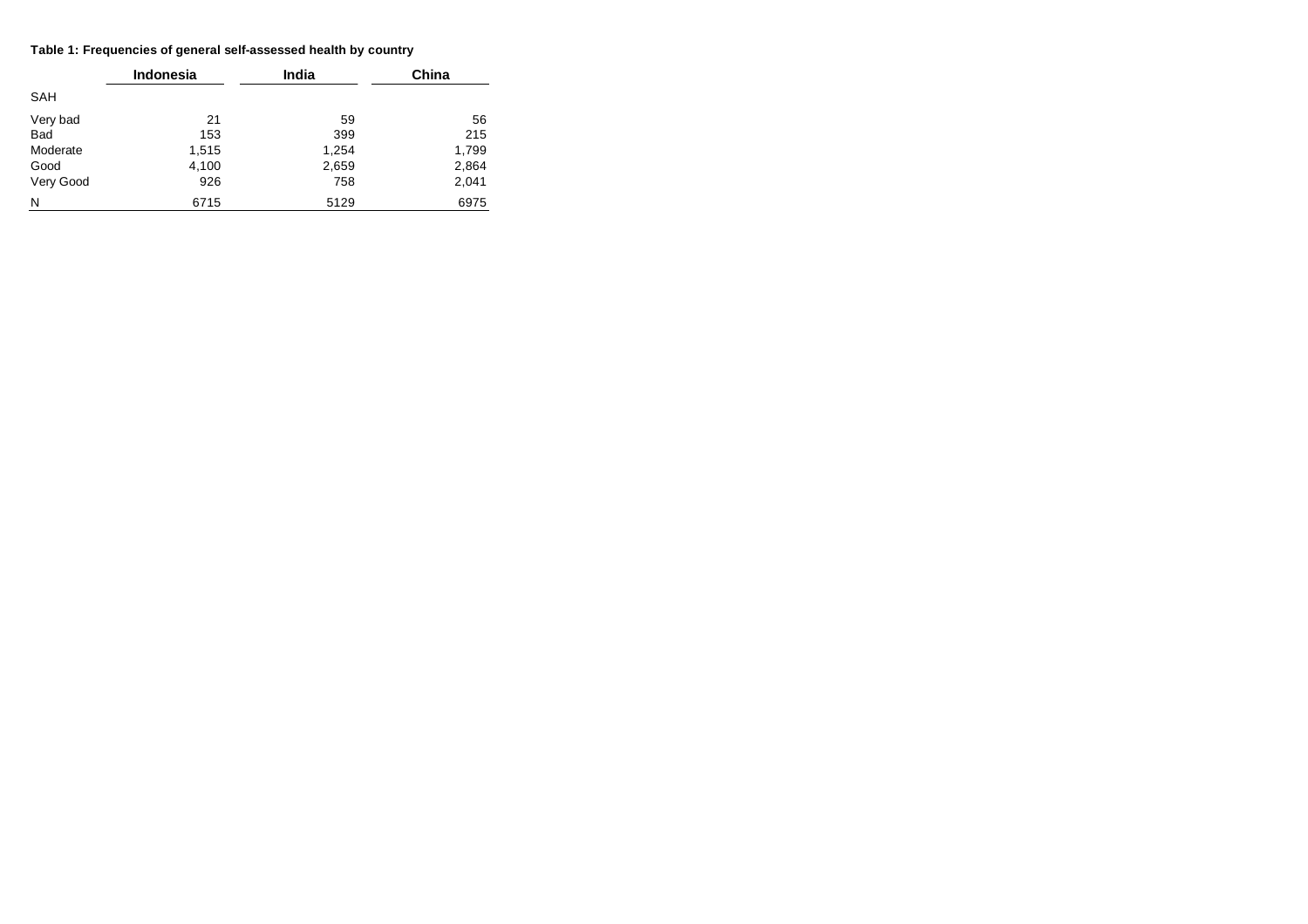#### **Table 2: Frequencies of own health and vignettes by domain and country**

|                   |               |               |                |                                 | Indonesia      |                |               |                |                | India          |              |                    |                | China          |               |               |                |                |               |                |                |                   |                     |                        |                   |               |                |
|-------------------|---------------|---------------|----------------|---------------------------------|----------------|----------------|---------------|----------------|----------------|----------------|--------------|--------------------|----------------|----------------|---------------|---------------|----------------|----------------|---------------|----------------|----------------|-------------------|---------------------|------------------------|-------------------|---------------|----------------|
|                   | own           | vig1          | vig2           | vig3                            | vig4           | vig5           | vig6          | vig7           | vig8           | own            | vig1         | vig2               | vig3           | vig4           | vig5          | vig6          | vig7           | vig8           | own           | vig1           | vig2           | vig3              | vig4                | vig5                   | vig6              | vig7          | vig8           |
| <b>Mobility</b>   |               |               |                |                                 |                |                |               |                |                |                |              |                    |                |                |               |               |                |                |               |                |                |                   |                     |                        |                   |               |                |
| Extreme           | 0.19          | 0.39          | 0.42           | 1.04                            | 2.82           | 5.78           | 45.97         |                |                | 0.76           | 0.04         | 0.12               | 0.75           | 2.25           | 9.78          | 63.79         |                |                | 0.17          | 0.25           | 0.42           | 1.54              | 1.71                | 6.78                   | 61.70             |               |                |
| Severe            | 0.92          | 4.09          | 3.05           | 10.35                           | 36.36          | 50.44          | 40.12         |                |                | 5.58           | 0.91         | 1.62               | 8.48           | 30.38          | 54.08         | 29.28         |                |                | 0.80          | 1.20           | 1.21           | 4.77              | 24.73               | 44.34                  | 26.63             |               |                |
| Moderate          | 2.16          | 5.63          | 6.44           | 26.60                           | 34.82          | 24.67          | 6.05          |                |                | 7.35           | 0.43         | 2.01               | 26.04          | 41.17          | 25.03         | 3.90          |                |                | 3.51          | 2.21           | 4.96           | 20.89             | 47.63               | 34.14                  | 5.61              |               |                |
| Mild              | 4.65          | 11.71         | 15.69          | 34.31                           | 18.80          | 12.31          | 3.91          |                |                | 22.19          | 2.80         | 4.77               | 50.02          | 24.03          | 10.56         | 1.93          |                |                | 15.07         | 5.94           | 17.50          | 59.13 23.27       |                     | 12.50                  | 3.92              |               |                |
| None              | 92.08         | 78.18         | 74.41          | 27.70                           | 7.21           | 6.79           | 3.94          |                |                | 64.13          | 95.82        | 91.49              | 14.71          | 2.17           | 0.55          | 1.10          |                |                | 80.45         | 90.39          | 75.91          | 13.68             | 2.66                | 2.24                   | 2.13              |               |                |
| N                 | 6715          | 3373          | 3372           | 3372                            | 3372           | 3372           | 3372          |                |                | 5129           | 2538         | 2537               | 2535           | 2538           | 2537          | 2538          |                |                | 6975          | 3569           | 3566           | 3567              | 3567                | 3568                   | 3567              |               |                |
| Affect            |               |               |                |                                 |                |                |               |                |                |                |              |                    |                |                |               |               |                |                |               |                |                |                   |                     |                        |                   |               |                |
| Extreme           | 0.24          | 0.90          | 1.02           | 1.73                            |                | 1.32 14.23     | 38.08         |                |                | 1.15           | 0.24         | 0.16               | 0.95           | 1.98           | 31.94         | 39.02         |                |                | 0.24          | 1.59           | 0.22           | 0.33              | 0.66                | 32.69                  | 50.30             |               |                |
| Severe            | 1.04          | 3.77          | 10.34          | 21.45                           | 17.04          | 56.07          | 45.67         |                |                | 7.92           | 1.59         | 9.60               | 17.68          | 20.78          | 60.19         | 54.48         |                |                | 1.33          | 1.15           |                | 2.25 12.95        | 8.23                | 46.43                  | 34.89             |               |                |
| Moderate<br>Mild  | 4.96<br>11.85 | 5.20<br>13.51 | 38.55<br>41.72 | 36.02<br>32.50                  | 42.44<br>32.99 | 19.31<br>7.59  | 7.53<br>3.77  |                |                | 9.50<br>22.62  | 1.11<br>5.23 | 30.61<br>54.56     | 36.24<br>42.90 | 41.00<br>34.66 | 5.22<br>2.65  | 3.65<br>1.35  |                |                | 6.26<br>33.21 | 2.20<br>8.84   | 14.16<br>69.92 | 43.12<br>38.45    | 32.80<br>53.32      | 13.46<br>5.22          | 6.53<br>4.00      |               |                |
| None              | 81.91         | 76.63         | 8.37           | 8.30                            | 6.22           | 2.81           | 4.96          |                |                | 58.82          | 91.83        | 5.08               | 2.22           | 1.59           |               | 1.51          |                |                | 58.94         |                | 86.22 13.45    | 5.16              | 4.99                | 2.20                   | 4.28              |               |                |
| N                 | 6715          | 1673          | 1673           | 1674                            | 1673           | 1673           | 1673          |                |                | 5129           | 1261         | 1261               | 1261           | 1261           | 1246          | 1261          |                |                | 6975          | 1822           | 1822           | 1823              | 1823                | 1820                   | 1823              |               |                |
| Pain              |               |               |                |                                 |                |                |               |                |                |                |              |                    |                |                |               |               |                |                |               |                |                |                   |                     |                        |                   |               |                |
| Extreme           | 0.25          | 0.95          | 1.43           | 8.83                            | 4.35           | 6.08           | 8.70          | 47.13          |                | 1.07           | 0.63         | 3.37               | 4.94           | 8.69           |               | 4.78 11.99    | 48.46          |                | 0.14          | 3.13           | 0.80           | 8.58              | 3.67                | 1.41                   |                   | 7.65 61.37    |                |
| Severe            | 2.19          | 6.62          | 20.98          | 44.45                           | 44.64          | 49.76          | 52.56         | 39.23          |                | 8.21           | 11.05        | 33.91              | 53.13          | 68.62          | 59.33         | 58.70         | 47.83          |                | 1.48          | 16.67          |                | 6.43 35.25        | 36.86               | 19.23 33.80            |                   | 27.69         |                |
| Moderate          | 10.93         | 26.34         | 44.46          | 30.19                           | 31.23          | 29.14          | 26.82         | 7.12           |                | 13.10          | 25.78        | 38.29              | 30.09          | 16.74          | 27.35         | 18.34         | 2.60           |                | 7.53          | 39.15          | 35.64          | 41.45             | 45.25               | 42.01                  | 40.54             | 6.98          |                |
| Mild              | 29.54         | 55.48         | 27.23          | 13.13                           | 16.39          | 10.43          | 9.59          | 3.83           |                | 27.43          | 56.90        | 23.34              | 11.68          | 5.48           | 8.31          | 10.66         | 1.10           |                | 36.77         | 39.22          |                | 52.24 13.24 13.04 |                     | 35.09                  | 16.72             | 3.15          |                |
| None              | 57.09         | 10.61         | 5.90           | 3.40                            | 3.40           | 4.59           | 2.32          | 2.69           |                | 50.19          | 5.64         | 1.10               | 0.16           | 0.47           | 0.24          | 0.31          |                |                | 54.09         | 1.84           | 4.90           | 1.47              | 1.16                | 2.27                   | 1.29              | 0.80          |                |
| N                 | 6715          | 1678          | 1678           | 1676                            | 1678           | 1678           | 1678          | 1672           |                | 5129           | 1276         | 1277               | 1276           | 1278           | 1276          | 1276          | 1269           |                | 6975          | 1632           | 1633           | 1631              | 1633                | 1633                   | 1633              | 1618          |                |
| Self              |               |               |                |                                 |                |                |               |                |                |                |              |                    |                |                |               |               |                |                |               |                |                |                   |                     |                        |                   |               |                |
| Extreme           | 0.18          | 0.30          | 1.55           | 2.74                            | 3.22           | 6.32           | 4.17          | 26.04          |                | 0.66           | 0.24         | 1.72               | 3.13           |                | 2.04 15.32    | 7.13          | 37.12          |                | 0.10          | 0.43           | 0.37           | 1.22              | 1.41                | 6.98                   | 2.70              | 45.19         |                |
| Severe            | 0.49          | 3.46          | 13.05          | 28.37                           | 37.13          | 42.73          | 40.35         | 51.43          |                | 3.06           | 2.04         | 37.23              | 38.87          | 34.95          | 44.41         | 49.61         | 51.37          |                | 0.40          | 1.10           | 6.18           | 10.66 17.77       |                     | 44.40                  | 15.63             | 40.05         |                |
| Moderate          | 1.25          | 6.26          | 44.10          | 41.24                           | 36.77          | 21.87          | 32.84         | 11.20          |                | 4.70           | 2.98         | 41.93              | 33.39          | 45.45          | 14.23         | 28.53         | 8.14           |                | 1.45          | 3.06           | 30.86          | 31.78             | 48.22               | 30.80                  | 40.63             | 9.86          |                |
| Mild<br>None      | 3.56<br>94.52 | 72.17 10.13   |                | 17.82 31.17 22.35 15.61<br>5.30 | 7.27           | 15.44<br>13.65 | 15.55<br>7.09 | 7.15<br>4.17   |                | 16.79<br>74.79 | 91.61        | 3.13 17.48<br>1.65 | 23.51<br>1.10  | 15.75<br>1.80  | 9.54<br>16.50 | 13.32<br>1.41 | 3.13<br>0.23   |                | 6.48<br>91.57 | 11.21<br>84.20 | 53.03<br>9.55  | 49.66<br>6.67     | 30.88 14.21<br>1.72 | 3.61                   | 35.85<br>5.21     | 4.04<br>0.86  |                |
| N                 | 6715          | 1678          | 1678           | 1678                            | 1678           | 1678           | 1678          | 1678           |                | 5129           | 1276         | 1276               | 1276           | 1276           | 1279          | 1276          | 1277           |                | 6975          | 1633           | 1633           | 1633              | 1632                | 1633                   | 1632              | 1633          |                |
|                   |               |               |                |                                 |                |                |               |                |                |                |              |                    |                |                |               |               |                |                |               |                |                |                   |                     |                        |                   |               |                |
| Cognition         |               |               |                |                                 |                |                |               |                |                |                |              |                    |                |                |               |               |                |                |               |                |                |                   |                     |                        |                   |               |                |
| Extreme<br>Severe | 0.13<br>1.07  | 0.36<br>3.99  | 1.57<br>14.69  | 0.73<br>9.02                    | 0.97<br>18.56  | 6.53<br>47.61  | 5.94<br>38.91 | 12.22<br>50.70 | 20.31<br>56.77 | 0.58<br>4.04   | 0.08<br>1.97 | 0.16<br>5.29       | 0.16<br>20.08  | 0.87<br>17.92  | 2.05<br>35.20 | 6.38<br>48.56 | 16.97<br>58.72 | 17.30<br>66.03 | 0.10<br>1.19  | 0.68<br>0.57   | 1.14<br>13.91  | 1.03<br>4.64      | 0.46<br>3.70        | 7.02<br>32.53          | 3.24<br>20.70     | 5.87<br>35.97 | 37.72<br>41.03 |
| Moderate          | 4.90          | 6.53          | 27.39          | 33.90                           | 33.74          | 31.70          | 37.70         | 25.47          | 14.57          | 8.34           | 3.08         | 21.33              | 34.39          | 29.76          | 37.96         | 26.16         | 19.57          | 11.14          | 5.42          | 2.28           | 30.67          | 17.01             | 20.68               | 36.99                  | 41.51             | 39.05         | 14.07          |
| Mild              | 12.86         | 16.38         | 33.07          | 43.70                           | 37.06          | 11.49          | 14.48         | 9.13           | 5.20           | 19.83          | 9.40         | 45.66              | 38.89          | 42.46          | 23.68         | 17.70         | 4.26           | 4.50           | 25.46         | 7.01           | 40.59          | 49.37 57.38       |                     | 19.41 29.27            |                   | 16.59         | 5.19           |
| None              | 81.03         | 72.73         | 23.28          | 12.65                           | 9.67           | 2.66           | 2.97          | 2.48           | 3.14           | 67.21          | 85.47        | 27.57              | 6.48           | 9.00           | 1.10          | 1.20          | 0.47           | 1.03           | 67.83         | 89.46          | 13.68          | 27.95 17.78       |                     | 4.05                   | 5.28              | 2.51          | 1.99           |
| N                 | 6715          | 1654          | 1654           | 1652                            | 1654           | 1653           | 1650          | 1653           | 1654           | 5129           | 1266         | 1266               | 1265           | 1267           | 1267          | 1254          | 1267           | 1266           | 6975          | 1755           |                | 1754 1746 1755    |                     | 1752                   | 1667              | 1754          | 1755           |
| Usual             |               |               |                |                                 |                |                |               |                |                |                |              |                    |                |                |               |               |                |                |               |                |                |                   |                     |                        |                   |               |                |
| Extreme           | 0.31          | 0.54          | 1.70           | 3.93                            | 4.53           | 5.51           | 3.99          | 5.26           | 16.88          | 1.42           | 0.32         | 1.43               | 3.63           | 3.47           | 4.74          | 3.32          | 4.35           | 22.02          | 0.47          | 0.80           | 0.90           | 2.39              | 0.34                | 6.10                   | 2.34              | 4.73          | 39.98          |
| Severe            | 1.53          | 3.99          | 21.39          | 28.23                           | 35.25          | 40.17          | 37.33         | 46.25          | 56.99          | 4.91           | 6.88         | 21.72              | 20.76          | 45.15          | 47.51         | 51.11         | 66.43          | 52.33          | 0.89          | 0.57           | 5.33           | 9.64              |                     | 2.05 27.19 14.64 25.43 |                   |               | 38.77          |
| Moderate          | 3.05          | 7.80          | 44.85          | 34.89                           | 33.92          | 31.82          | 40.83         | 31.26          | 16.94          | 6.75           | 5.45         | 37.63              | 32.44          | 31.25          | 35.97         | 35.70         | 22.33          | 15.55          | 2.90          | 2.85           | 24.51          | 28.22             | 10.66               |                        | 40.19 41.14 46.24 |               | 13.75          |
| Mild              | 7.94          | 17.71         | 24.79          | 27.63                           | 20.92          | 16.52          | 14.82         | 11.06          | 6.17           | 21.19          | 6.25         | 25.46              | 41.52          | 18.55          | 9.88          | 8.93          | 6.41           | 8.52           | 15.48         | 12.71          | 50.39          | 49.54             | 48.06               | 20.41 36.24            |                   | 19.95         | 5.50           |
| None              | 87.16         | 69.95         | 7.27           | 5.32                            | 5.38           | 5.99           | 3.02          | 6.17           | 3.02           | 65.72          | 81.11        | 13.76              | 1.66           | 1.58           | 1.90          | 0.95          | 0.48           | 1.58           | 80.26         | 83.07          | 18.87          | 10.21             | 38.88               | 6.10                   | 5.64              | 3.65          | 2.00           |
| N                 | 6715          | 1654          | 1650           | 1654                            | 1654           | 1653           | 1653          | 1654           | 1653           | 5129           | 1265         | 1257               | 1267           | 1267           | 1265          | 1266          | 1263           | 1267           | 6975          | 1754           | 1669           | 1754 1754         |                     |                        | 1754 1755         | 1754          | 1746           |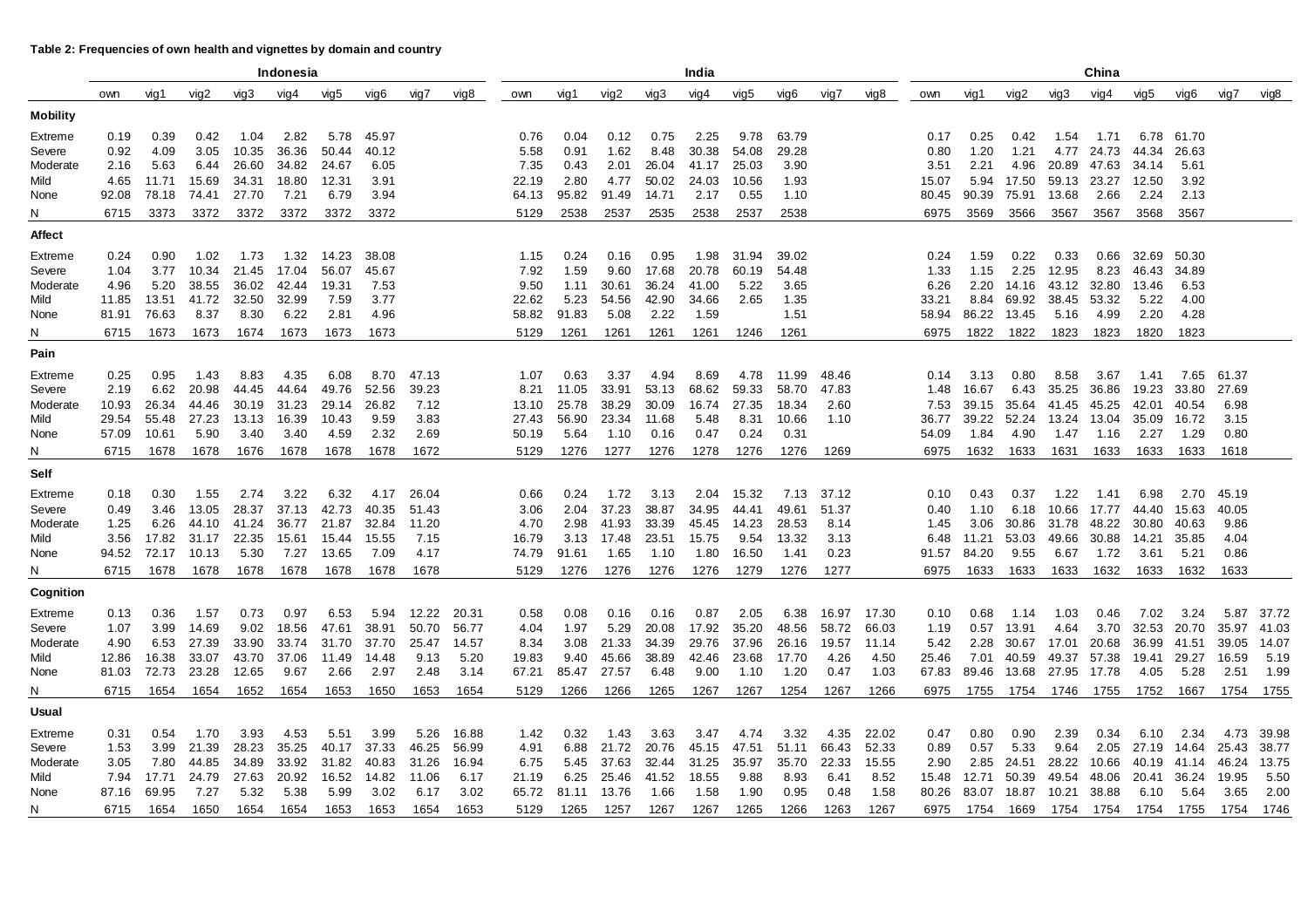#### **Table 3: Descriptives statistics of covariates**

|                   | Indonesia |          | India |          | China |          |  |  |
|-------------------|-----------|----------|-------|----------|-------|----------|--|--|
| Variables         | Mean      | Std. Dev | Mean  | Std. Dev | Mean  | Std. Dev |  |  |
| Female            | 0.528     | 0.499    | 0.534 | 0.499    | 0.457 | 0.498    |  |  |
| Age3044           | 0.417     | 0.493    | 0.368 | 0.482    | 0.382 | 0.486    |  |  |
| Age4559           | 0.183     | 0.387    | 0.222 | 0.416    | 0.265 | 0.442    |  |  |
| Age <sub>60</sub> | 0.097     | 0.296    | 0.151 | 0.358    | 0.107 | 0.309    |  |  |
| Educ              | 7.825     | 4.450    | 3.769 | 4.987    | 9.069 | 4.194    |  |  |
| Log(Inc)          | 12.107    | 1.271    | 6.242 | 1.161    | 5.393 | 1.418    |  |  |
| N                 | 6715      |          | 5129  |          | 6975  |          |  |  |

#### **Table 4: Estimated coefficients of LOG(INCOME) in the cut-points**

|                  |                       |            | Indonesia            |            |                 |            | India                    |                 | China                          |            |                   |                                 |  |
|------------------|-----------------------|------------|----------------------|------------|-----------------|------------|--------------------------|-----------------|--------------------------------|------------|-------------------|---------------------------------|--|
|                  | $\gamma_{Log(INC)}^1$ | Log(NC)    | $\sim$<br>$\log(NC)$ | $\log(NC)$ | $\sim$ Log(INC) | Log(INC)   | $\sqrt{\text{Log(INC)}}$ | $\ell$ Log(INC) | $\gamma$ <sup>1</sup> Log(INC) | Log(NC)    | $\sim$<br>Log(NC) | $\sqrt{\text{Log}(\text{INC})}$ |  |
| Mobility         | 0.028                 | $-0.007$   | $-0.003$             | 0.002      | 0.000           | $-0.060$   | $-0.033$                 | 0.016           | 0.011                          | 0.001      | 0.005             | $-0.015$                        |  |
|                  | (2.033)               | $(-0.786)$ | $(-0.327)$           | (0.192)    | (0.016)         | $(-4.766)$ | $(-2.686)$               | (1.075)         | (0.972)                        | (0.069)    | (0.6)             | $(-1.714)$                      |  |
| Cognition        | 0.016                 | 0.010      | 0.041                | 0.046      | 0.012           | $-0.015$   | 0.033                    | 0.005           | 0.011                          | $-0.003$   | 0.023             | 0.010                           |  |
|                  | (0.943)               | (1.032)    | (4.349)              | (4.364)    | (0.523)         | $(-1.048)$ | (2.334)                  | (0.258)         | (0.716)                        | $(-0.246)$ | (2.448)           | (0.851)                         |  |
| Pain             | $-0.028$              | 0.007      | $-0.001$             | 0.011      | 0.000           | $-0.016$   | 0.005                    | 0.056           | 0.020                          | 0.033      | 0.028             | 0.056                           |  |
|                  | $(-2.268)$            | (0.696)    | $(-0.095)$           | (0.76)     | $(-0.003)$      | $(-1.181)$ | (0.321)                  | (2.146)         | (1.409)                        | (3.261)    | (2.778)           | (3.579)                         |  |
| Self care        | $-0.067$              | $-0.014$   | 0.008                | $-0.002$   | 0.016           | 0.014      | 0.044                    | 0.053           | 0.050                          | 0.072      | 0.067             | 0.037                           |  |
|                  | $(-5.611)$            | $(-1.364)$ | (0.718)              | $(-0.166)$ | (0.807)         | (1.065)    | (3.208)                  | (2.931)         | (2.994)                        | (6.133)    | (6.351)           | (2.753)                         |  |
| Usual activities | $-0.029$              | 0.007      | 0.029                | 0.043      | 0.036           | 0.003      | 0.055                    | 0.044           | $-0.025$                       | $-0.027$   | 0.008             | $-0.012$                        |  |
|                  | $(-2.316)$            | (0.772)    | (3.158)              | (3.924)    | (1.729)         | (0.231)    | (3.939)                  | (2.365)         | $(-1.609)$                     | $(-2.528)$ | (0.856)           | $(-1.078)$                      |  |
| Affect           | $-0.016$              | $-0.019$   | 0.013                | 0.037      | 0.026           | $-0.027$   | 0.025                    | $-0.002$        | 0.009                          | 0.019      | 0.027             | 0.033                           |  |
|                  | $(-1.071)$            | $(-1.748)$ | (1.202)              | (3.065)    | (1.208)         | $(-1.619)$ | (1.547)                  | $(-0.092)$      | (0.693)                        | (1.691)    | (2.821)           | (2.996)                         |  |

Note: t-statistics in parentheses

**Table 5: Estimated coefficients of EDUC in the cut-points**

|                  |                              |            | Indonesia           |            |                  |                     | India      |                     | China           |                           |            |            |  |
|------------------|------------------------------|------------|---------------------|------------|------------------|---------------------|------------|---------------------|-----------------|---------------------------|------------|------------|--|
|                  | $\gamma_{Log(EDUC)}^{\perp}$ | Log(EDUC)  | $\log(\text{EDUC})$ | Log(EDUC)  | $\ell$ Log(EDUC) | $\log(\text{EDUC})$ | Log(EDUC)  | $\log(\text{EDUC})$ | $\mu$ Log(EDUC) | $\sqrt{\text{Log(EDUC)}}$ | Log(EDUC)  | Log(EDUC)  |  |
| Mobility         | 0.009                        | 0.003      | $-0.003$            | $-0.017$   | $-0.001$         | 0.002               | $-0.001$   | $-0.008$            | $-0.007$        | $-0.007$                  | $-0.007$   | $-0.002$   |  |
|                  | (2.285)                      | (1.159)    | $(-1.058)$          | $(-6.308)$ | $(-0.269)$       | (0.696)             | $(-0.179)$ | $(-2.148)$          | $(-1.684)$      | $(-2.172)$                | $(-2.148)$ | $(-0.695)$ |  |
| Cognition        | 0.004                        | 0.003      | $-0.014$            | $-0.020$   | 0.000            | 0.000               | $-0.003$   | $-0.007$            | $-0.010$        | $-0.021$                  | $-0.017$   | $-0.007$   |  |
|                  | (0.883)                      | (0.906)    | $(-4.621)$          | $(-5.655)$ | $(-0.02)$        | (0.06)              | $(-0.759)$ | $(-1.644)$          | $(-1.858)$      | $(-5.834)$                | $(-5.118)$ | $(-1.806)$ |  |
| Pain             | 0.003                        | 0.003      | $-0.003$            | $-0.015$   | 0.009            | $-0.003$            | $-0.013$   | $-0.011$            | $-0.002$        | $-0.015$                  | $-0.010$   | 0.013      |  |
|                  | (0.615)                      | (0.874)    | $(-1)$              | $(-3.574)$ | (2.062)          | $(-0.868)$          | $(-3.436)$ | $(-1.524)$          | $(-0.406)$      | $(-4.133)$                | $(-2.784)$ | (2.125)    |  |
| Self care        | 0.018                        | 0.007      | $-0.001$            | $-0.018$   | $-0.005$         | $-0.006$            | $-0.003$   | $-0.008$            | $-0.019$        | $-0.013$                  | $-0.004$   | $-0.001$   |  |
|                  | (3.592)                      | (2.457)    | $(-0.219)$          | $(-4.957)$ | $(-1.153)$       | $(-1.765)$          | $(-0.898)$ | $(-1.633)$          | $(-3.165)$      | $(-3.074)$                | $(-1.122)$ | $(-0.201)$ |  |
| Usual activities | 0.002                        | 0.005      | $-0.005$            | $-0.021$   | $-0.001$         | $-0.006$            | $-0.009$   | $-0.012$            | $-0.011$        | $-0.015$                  | $-0.014$   | $-0.001$   |  |
|                  | (0.461)                      | (1.654)    | $(-1.645)$          | $(-5.377)$ | $(-0.106)$       | $(-1.999)$          | $(-2.57)$  | $(-2.688)$          | $(-2.024)$      | $(-3.995)$                | $(-4.255)$ | $(-0.278)$ |  |
| Affect           | 0.002                        | 0.000      | $-0.004$            | $-0.015$   | $-0.001$         | $-0.010$            | $-0.011$   | $-0.009$            | 0.005           | 0.001                     | $-0.005$   | $-0.004$   |  |
|                  | (0.391)                      | $(-0.069)$ | $(-1.112)$          | $(-3.811)$ | $(-0.251)$       | $(-2.289)$          | $(-2.608)$ | $(-1.562)$          | (1.086)         | (0.257)                   | $(-1.368)$ | $(-0.989)$ |  |

Note: t-statistics in parentheses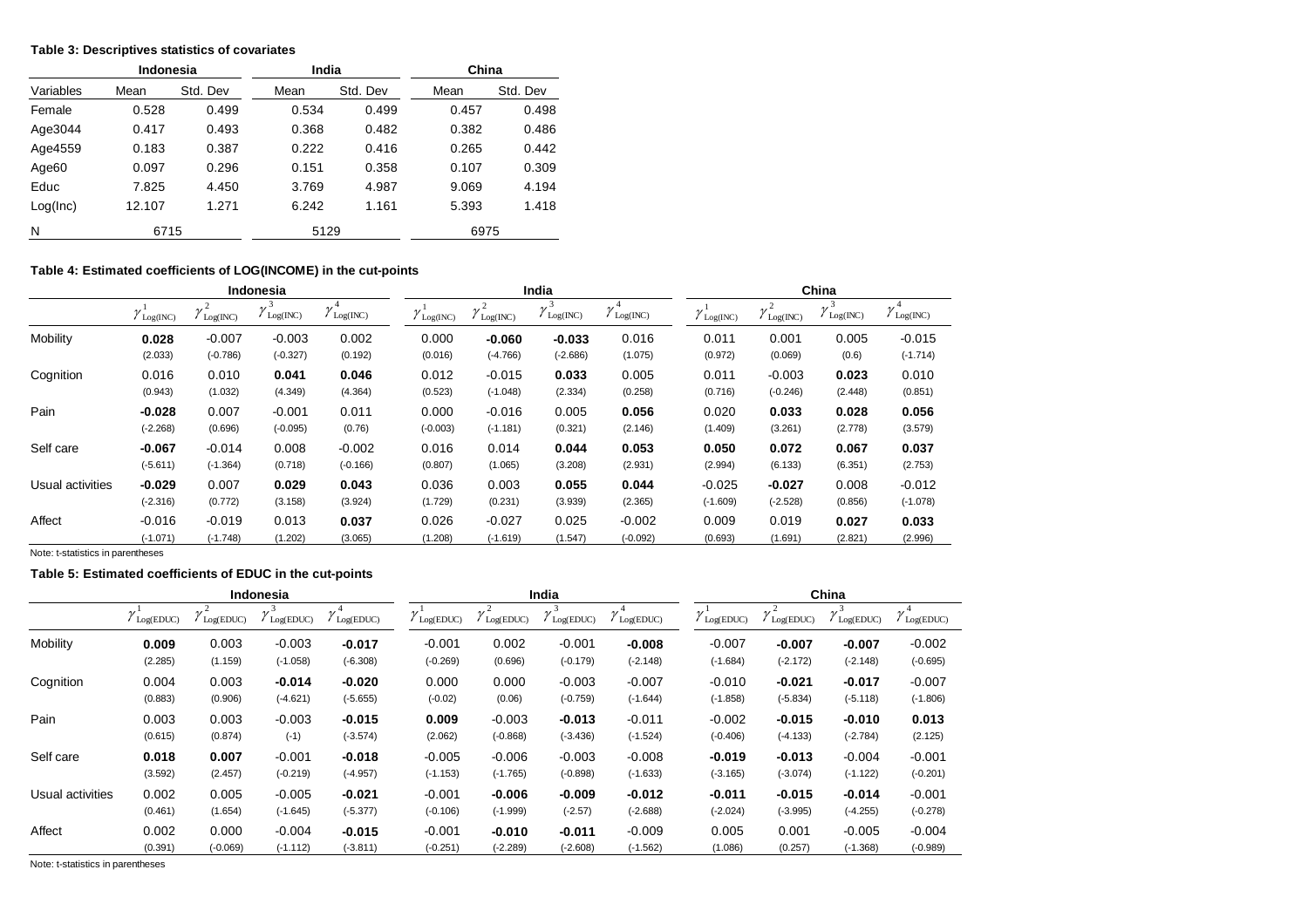#### **Table 6: Likelihood ratio tests of equality of cut-points by covariates (p-values)**

|                  | <b>Indonesia</b> |        |       |       |          |       | India  |       |       |          |       |        | China |       |          |  |  |
|------------------|------------------|--------|-------|-------|----------|-------|--------|-------|-------|----------|-------|--------|-------|-------|----------|--|--|
|                  | All              | Female | Age   | Educ  | Log(Inc) | All   | Female | Age   | Educ  | Log(Inc) | All   | Female | Age   | Educ  | Log(Inc) |  |  |
| Mobility         | 0.000            | 0.214  | 0.001 | 0.000 | 0.186    | 0.000 | 0.000  | 0.045 | 0.184 | 0.000    | 0.000 | 0.000  | 0.000 | 0.103 | 0.214    |  |  |
| Cognition        | 0.000            | 0.410  | 0.099 | 0.000 | 0.000    | 0.000 | 0.000  | 0.045 | 0.184 | 0.000    | 0.000 | 0.538  | 0.036 | 0.000 | 0.059    |  |  |
| Pain             | 0.000            | 0.015  | 0.000 | 0.002 | 0.087    | 0.000 | 0.000  | 0.289 | 0.001 | 0.113    | 0.000 | 0.000  | 0.000 | 0.000 | 0.001    |  |  |
| Self care        | 0.000            | 0.198  | 0.001 | 0.000 | 0.000    | 0.000 | 0.000  | 0.004 | 0.244 | 0.010    | 0.000 | 0.882  | 0.000 | 0.005 | 0.000    |  |  |
| Usual activities | 0.000            | 0.020  | 0.335 | 0.000 | 0.000    | 0.000 | 0.000  | 0.001 | 0.036 | 0.000    | 0.000 | 0.213  | 0.102 | 0.000 | 0.009    |  |  |
| Affect           | 0.001            | 0.116  | 0.195 | 0.003 | 0.002    | 0.000 | 0.000  | 0.775 | 0.073 | 0.010    | 0.124 | 0.946  | 0.162 | 0.369 | 0.017    |  |  |